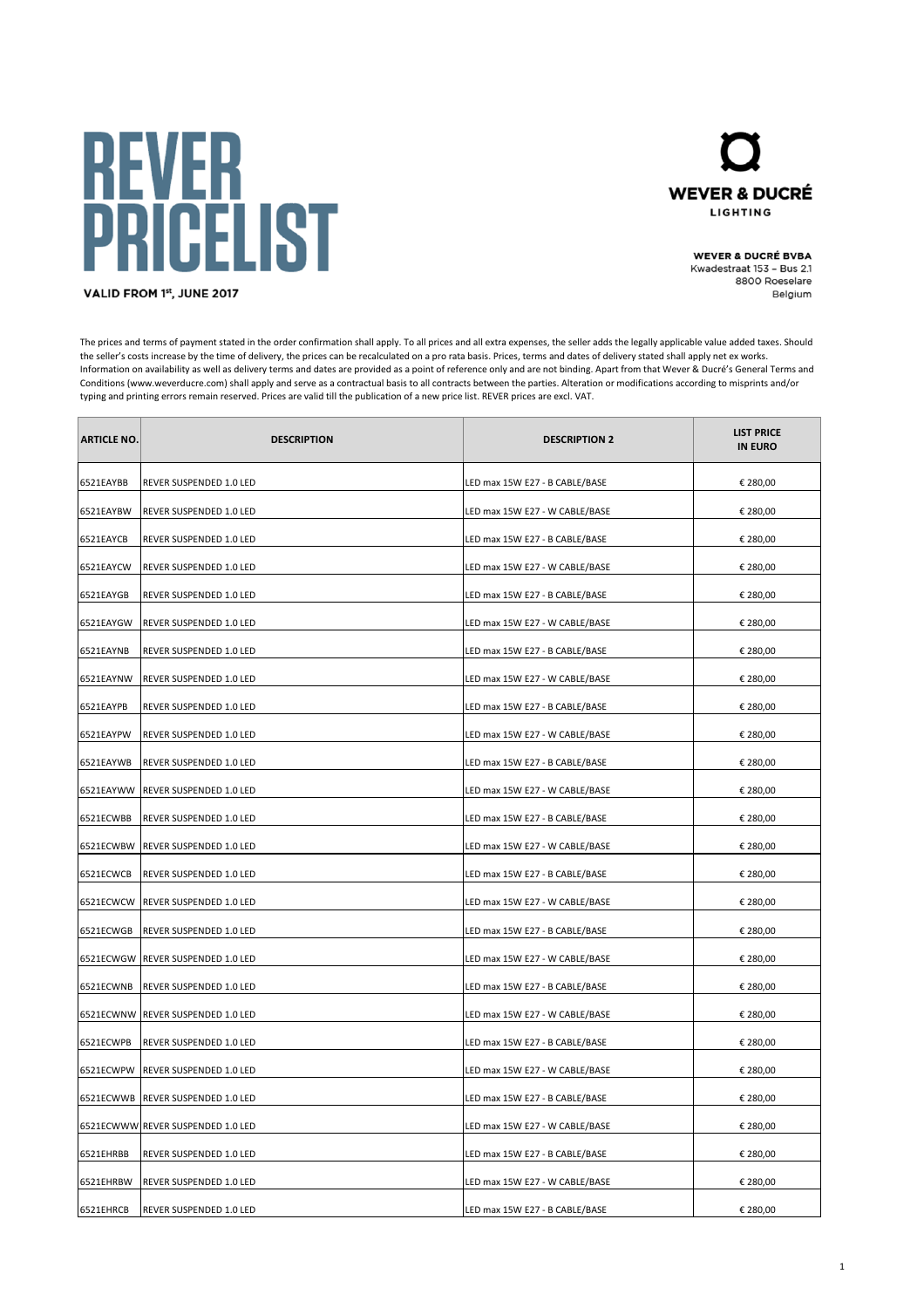| 6521EHRCW | REVER SUSPENDED 1.0 LED           | LED max 15W E27 - W CABLE/BASE | € 280,00 |
|-----------|-----------------------------------|--------------------------------|----------|
| 6521EHRGB | REVER SUSPENDED 1.0 LED           | LED max 15W E27 - B CABLE/BASE | € 280,00 |
| 6521EHRGW | REVER SUSPENDED 1.0 LED           | LED max 15W E27 - W CABLE/BASE | € 280,00 |
| 6521EHRNB | REVER SUSPENDED 1.0 LED           | LED max 15W E27 - B CABLE/BASE | € 280,00 |
| 6521EHRNW | REVER SUSPENDED 1.0 LED           | LED max 15W E27 - W CABLE/BASE | € 280,00 |
| 6521EHRPB | REVER SUSPENDED 1.0 LED           | LED max 15W E27 - B CABLE/BASE | € 280,00 |
| 6521EHRPW | REVER SUSPENDED 1.0 LED           | LED max 15W E27 - W CABLE/BASE | € 280,00 |
| 6521EHRWB | REVER SUSPENDED 1.0 LED           | LED max 15W E27 - B CABLE/BASE | € 280,00 |
|           | 6521EHRWW REVER SUSPENDED 1.0 LED | LED max 15W E27 - W CABLE/BASE | € 280,00 |
| 6521ESGBB | REVER SUSPENDED 1.0 LED           | LED max 15W E27 - B CABLE/BASE | € 280,00 |
| 6521ESGBW | REVER SUSPENDED 1.0 LED           | LED max 15W E27 - W CABLE/BASE | € 280,00 |
| 6521ESGCB | REVER SUSPENDED 1.0 LED           | LED max 15W E27 - B CABLE/BASE | € 280,00 |
| 6521ESGCW | REVER SUSPENDED 1.0 LED           | LED max 15W E27 - W CABLE/BASE | € 280,00 |
| 6521ESGGB | REVER SUSPENDED 1.0 LED           | LED max 15W E27 - B CABLE/BASE | € 280,00 |
| 6521ESGGW | REVER SUSPENDED 1.0 LED           | LED max 15W E27 - W CABLE/BASE | € 280,00 |
| 6521ESGNB | REVER SUSPENDED 1.0 LED           | LED max 15W E27 - B CABLE/BASE | € 280,00 |
| 6521ESGNW | REVER SUSPENDED 1.0 LED           | LED max 15W E27 - W CABLE/BASE | € 280,00 |
| 6521ESGPB | REVER SUSPENDED 1.0 LED           | LED max 15W E27 - B CABLE/BASE | € 280,00 |
| 6521ESGPW | REVER SUSPENDED 1.0 LED           | LED max 15W E27 - W CABLE/BASE | € 280,00 |
| 6521ESGWB | REVER SUSPENDED 1.0 LED           | LED max 15W E27 - B CABLE/BASE | € 280,00 |
| 6521ESGWW | REVER SUSPENDED 1.0 LED           | LED max 15W E27 - W CABLE/BASE | € 280,00 |
| 6521ETGBB | REVER SUSPENDED 1.0 LED           | LED max 15W E27 - B CABLE/BASE | € 280,00 |
| 6521ETGBW | REVER SUSPENDED 1.0 LED           | LED max 15W E27 - W CABLE/BASE | € 280,00 |
| 6521ETGCB | REVER SUSPENDED 1.0 LED           | LED max 15W E27 - B CABLE/BASE | € 280,00 |
|           | 6521ETGCW REVER SUSPENDED 1.0 LED | LED max 15W E27 - W CABLE/BASE | € 280,00 |
| 6521ETGGB | REVER SUSPENDED 1.0 LED           | LED max 15W E27 - B CABLE/BASE | € 280,00 |
| 6521ETGGW | REVER SUSPENDED 1.0 LED           | LED max 15W E27 - W CABLE/BASE | € 280,00 |
| 6521ETGNB | REVER SUSPENDED 1.0 LED           | LED max 15W E27 - B CABLE/BASE | € 280,00 |
| 6521ETGNW | REVER SUSPENDED 1.0 LED           | LED max 15W E27 - W CABLE/BASE | € 280,00 |
| 6521ETGPB | REVER SUSPENDED 1.0 LED           | LED max 15W E27 - B CABLE/BASE | € 280,00 |
| 6521ETGPW | REVER SUSPENDED 1.0 LED           | LED max 15W E27 - W CABLE/BASE | € 280,00 |
| 6521ETGWB | REVER SUSPENDED 1.0 LED           | LED max 15W E27 - B CABLE/BASE | € 280,00 |
| 6521ETGWW | REVER SUSPENDED 1.0 LED           | LED max 15W E27 - W CABLE/BASE | € 280,00 |
| 6511CAYB  | REVER WALL 1.0 +TRAY/NO PLUG      | AY-B COLOR LED max. 6W - E14   | € 130,00 |
| 6511CAYC  | REVER WALL 1.0 +TRAY/NO PLUG      | AY-C COLOR LED max. 6W - E14   | € 165,00 |
| 6511CAYG  | REVER WALL 1.0 +TRAY/NO PLUG      | AY-G COLOR LED max. 6W - E14   | € 165,00 |
| 6511CAYN  | REVER WALL 1.0 +TRAY/NO PLUG      | AY-N COLOR LED max. 6W - E14   | € 165,00 |
| 6511CAYP  | REVER WALL 1.0 +TRAY/NO PLUG      | AY-P COLOR LED max. 6W - E14   | € 165,00 |
| 6511CAYW  | REVER WALL 1.0 +TRAY/NO PLUG      | AY-W COLOR LED max. 6W - E14   | € 130,00 |
| 6511CCWB  | REVER WALL 1.0 +TRAY/NO PLUG      | CW-B COLOR LED max. 6W - E14   | € 130,00 |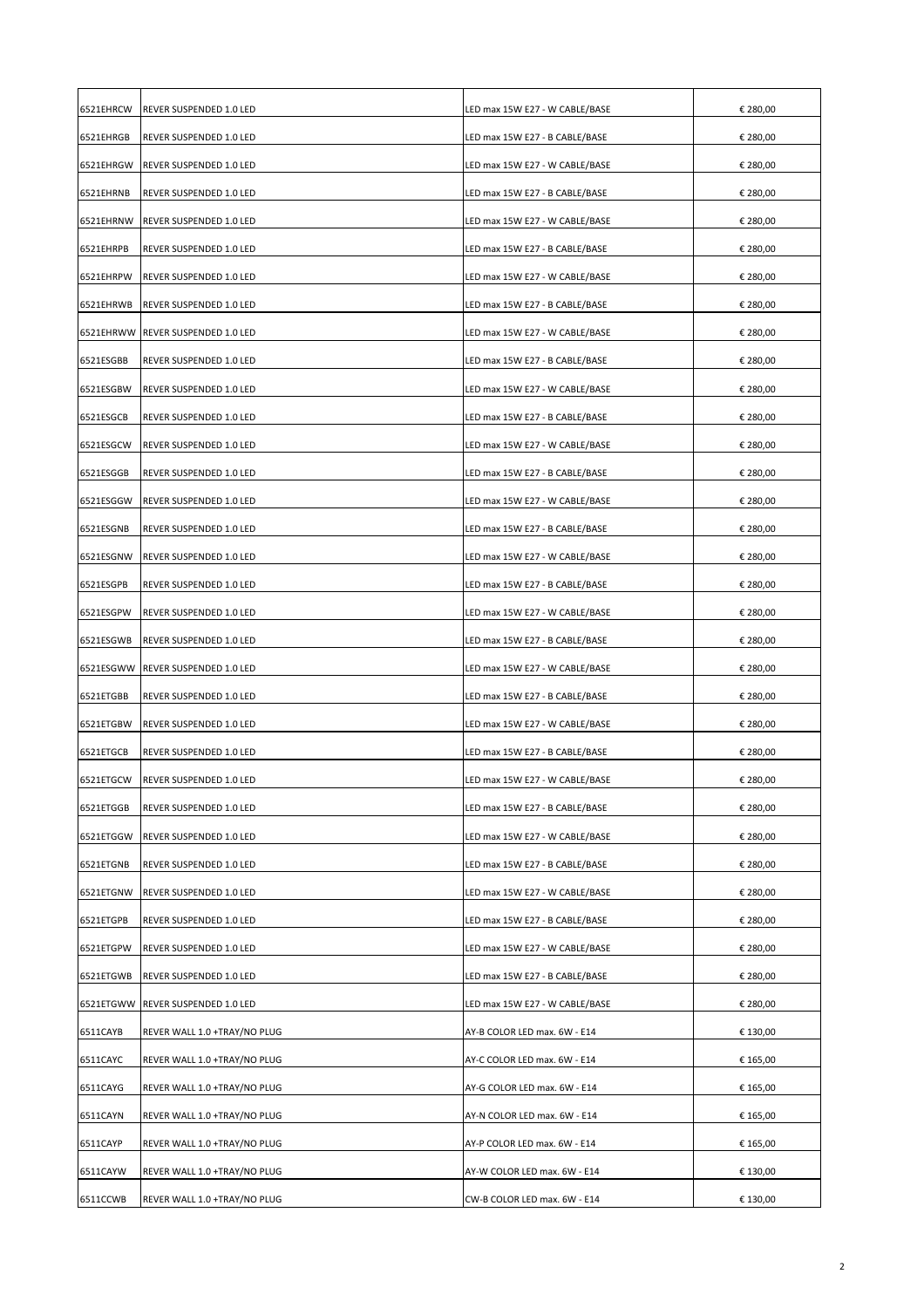| 6511CCWC  | REVER WALL 1.0 +TRAY/NO PLUG             | CW-C COLOR LED max. 6W - E14 | € 165,00 |
|-----------|------------------------------------------|------------------------------|----------|
| 6511CCWG  | REVER WALL 1.0 +TRAY/NO PLUG             | CW-G COLOR LED max. 6W - E14 | € 165,00 |
| 6511CCWN  | REVER WALL 1.0 +TRAY/NO PLUG             | CW-N COLOR LED max. 6W - E14 | € 165,00 |
| 6511CCWP  | REVER WALL 1.0 +TRAY/NO PLUG             | CW-P COLOR LED max. 6W - E14 | € 165,00 |
| 6511CCWW  | REVER WALL 1.0 +TRAY/NO PLUG             | CW-W COLOR LED max. 6W - E14 | € 130,00 |
| 6511CHRB  | REVER WALL 1.0 +TRAY/NO PLUG             | HR-B COLOR LED max. 6W - E14 | € 130,00 |
| 6511CHRC  | REVER WALL 1.0 +TRAY/NO PLUG             | HR-C COLOR LED max. 6W - E14 | € 165,00 |
| 6511CHRG  | REVER WALL 1.0 +TRAY/NO PLUG             | HR-G COLOR LED max. 6W - E14 | € 165,00 |
| 6511CHRN  | REVER WALL 1.0 +TRAY/NO PLUG             | HR-N COLOR LED max. 6W - E14 | € 165,00 |
| 6511CHRP  | REVER WALL 1.0 +TRAY/NO PLUG             | HR-P COLOR LED max. 6W - E14 | € 165,00 |
| 6511CHRW  | REVER WALL 1.0 +TRAY/NO PLUG             | HR-W COLOR LED max. 6W - E14 | € 130,00 |
| 6511CSGB  | REVER WALL 1.0 +TRAY/NO PLUG             | SG-B COLOR LED max. 6W - E14 | € 130,00 |
| 6511CSGC  | REVER WALL 1.0 +TRAY/NO PLUG             | SG-C COLOR LED max. 6W - E14 | € 165,00 |
| 6511CSGG  | REVER WALL 1.0 +TRAY/NO PLUG             | SG-G COLOR LED max. 6W - E14 | € 165,00 |
| 6511CSGN  | REVER WALL 1.0 +TRAY/NO PLUG             | SG-N COLOR LED max. 6W - E14 | € 165,00 |
| 6511CSGP  | REVER WALL 1.0 +TRAY/NO PLUG             | SG-P COLOR LED max. 6W - E14 | € 165,00 |
| 6511CSGW  | REVER WALL 1.0 +TRAY/NO PLUG             | SG-W COLOR LED max. 6W - E14 | € 130,00 |
| 6511CTGB  | REVER WALL 1.0 +TRAY/NO PLUG             | TG-B COLOR LED max. 6W - E14 | € 130,00 |
| 6511CTGC  | REVER WALL 1.0 +TRAY/NO PLUG             | TG-C COLOR LED max. 6W - E14 | € 165,00 |
| 6511CTGG  | REVER WALL 1.0 +TRAY/NO PLUG             | TG-G COLOR LED max. 6W - E14 | € 165,00 |
| 6511CTGN  | REVER WALL 1.0 +TRAY/NO PLUG             | TG-N COLOR LED max. 6W - E14 | € 165,00 |
| 6511CTGP  | REVER WALL 1.0 +TRAY/NO PLUG             | TG-P COLOR LED max. 6W - E14 | € 165,00 |
| 6511CTGW  | REVER WALL 1.0 +TRAY/NO PLUG             | TG-W COLOR LED max. 6W - E14 | € 130,00 |
| 6511CAYBB | REVER WALL1.1 WITH TRAY+PLUG B           | AY-B COLOR LED max. 6W - E14 | € 160,00 |
| 6511CAYCB | REVER WALL1.1 WITH TRAY+PLUG B           | AY-C COLOR LED max. 6W - E14 | € 195,00 |
| 6511CAYGB | REVER WALL1.1 WITH TRAY+PLUG B           | AY-G COLOR LED max. 6W - E14 | € 195,00 |
| 6511CAYNB | REVER WALL1.1 WITH TRAY+PLUG B           | AY-N COLOR LED max. 6W - E14 | € 195,00 |
| 6511CAYPB | REVER WALL1.1 WITH TRAY+PLUG B           | AY-P COLOR LED max. 6W - E14 | € 195,00 |
| 6511CAYWB | REVER WALL1.1 WITH TRAY+PLUG B           | AY-W COLOR LED max. 6W - E14 | € 160,00 |
| 6511CCWBB |                                          |                              |          |
|           | REVER WALL1.1 WITH TRAY+PLUG B           | CW-B COLOR LED max. 6W - E14 | € 160,00 |
| 6511CCWCB | REVER WALL1.1 WITH TRAY+PLUG B           | CW-C COLOR LED max. 6W - E14 | € 195,00 |
| 6511CCWGB | REVER WALL1.1 WITH TRAY+PLUG B           | CW-G COLOR LED max. 6W - E14 | € 195,00 |
| 6511CCWNB | REVER WALL1.1 WITH TRAY+PLUG B           | CW-N COLOR LED max. 6W - E14 | € 195,00 |
| 6511CCWPB | REVER WALL1.1 WITH TRAY+PLUG B           | CW-P COLOR LED max. 6W - E14 | € 195,00 |
|           | 6511CCWWB REVER WALL1.1 WITH TRAY+PLUG B | CW-W COLOR LED max. 6W - E14 | € 160,00 |
| 6511CHRBB | REVER WALL1.1 WITH TRAY+PLUG B           | HR-B COLOR LED max. 6W - E14 | € 160,00 |
| 6511CHRCB | REVER WALL1.1 WITH TRAY+PLUG B           | HR-C COLOR LED max. 6W - E14 | € 195,00 |
| 6511CHRGB | REVER WALL1.1 WITH TRAY+PLUG B           | HR-G COLOR LED max. 6W - E14 | € 195,00 |
| 6511CHRNB | REVER WALL1.1 WITH TRAY+PLUG B           | HR-N COLOR LED max. 6W - E14 | € 195,00 |
| 6511CHRPB | REVER WALL1.1 WITH TRAY+PLUG B           | HR-P COLOR LED max. 6W - E14 | € 195,00 |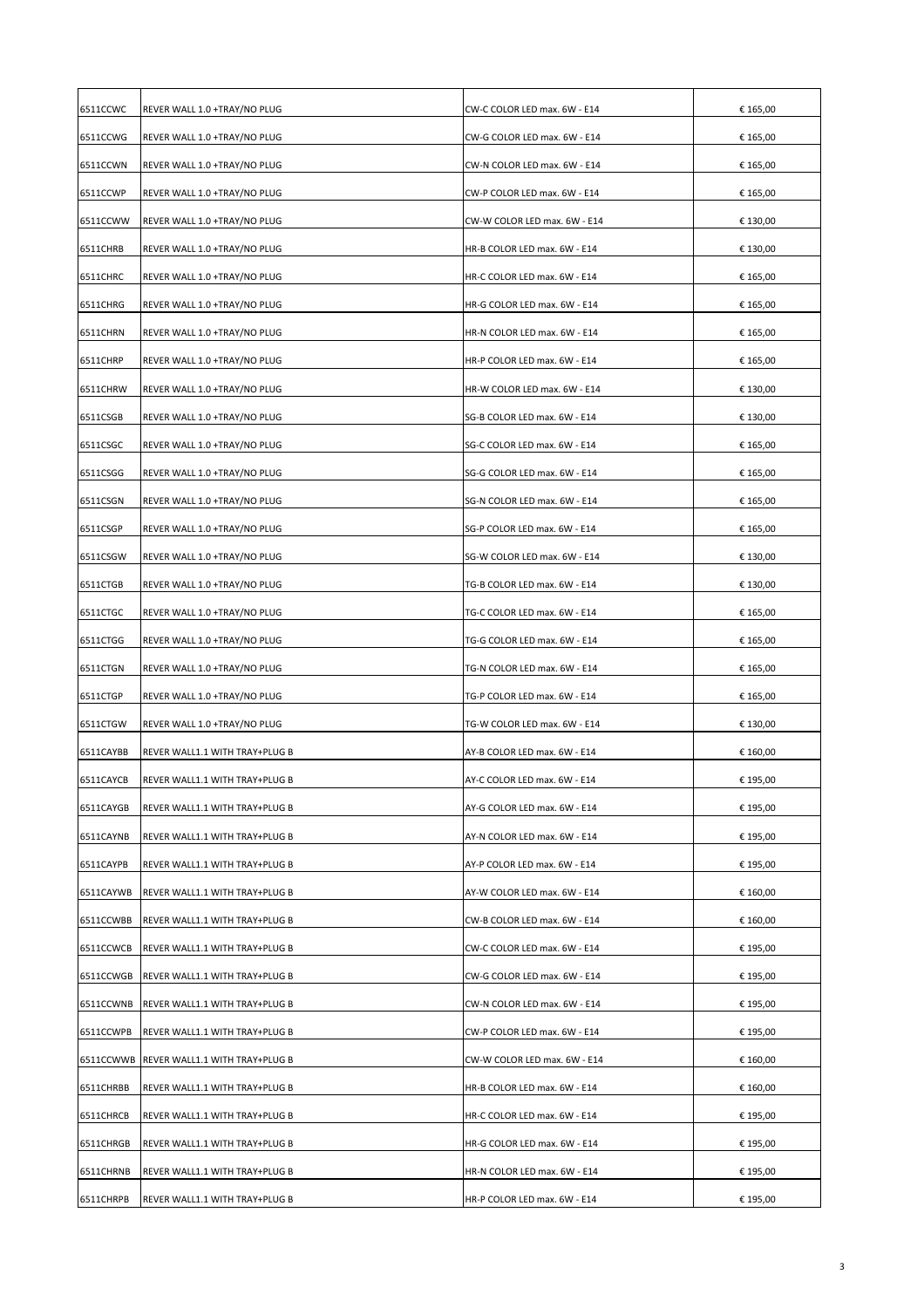| 6511CHRWB | REVER WALL1.1 WITH TRAY+PLUG B           | HR-W COLOR LED max. 6W - E14 | € 160,00 |
|-----------|------------------------------------------|------------------------------|----------|
| 6511CSGBB | REVER WALL1.1 WITH TRAY+PLUG B           | SG-B COLOR LED max. 6W - E14 | € 160,00 |
| 6511CSGCB | REVER WALL1.1 WITH TRAY+PLUG B           | SG-C COLOR LED max. 6W - E14 | € 195,00 |
| 6511CSGGB | REVER WALL1.1 WITH TRAY+PLUG B           | SG-G COLOR LED max. 6W - E14 | € 195,00 |
| 6511CSGNB | REVER WALL1.1 WITH TRAY+PLUG B           | SG-N COLOR LED max. 6W - E14 | € 195,00 |
| 6511CSGPB | REVER WALL1.1 WITH TRAY+PLUG B           | SG-P COLOR LED max. 6W - E14 | € 195,00 |
| 6511CSGWB | REVER WALL1.1 WITH TRAY+PLUG B           | SG-W COLOR LED max. 6W - E14 | € 160,00 |
| 6511CTGBB | REVER WALL1.1 WITH TRAY+PLUG B           | TG-B COLOR LED max. 6W - E14 | € 160,00 |
| 6511CTGCB | REVER WALL1.1 WITH TRAY+PLUG B           | TG-C COLOR LED max. 6W - E14 | € 195,00 |
| 6511CTGGB | REVER WALL1.1 WITH TRAY+PLUG B           | TG-G COLOR LED max. 6W - E14 | € 195,00 |
| 6511CTGNB | REVER WALL1.1 WITH TRAY+PLUG B           | TG-N COLOR LED max. 6W - E14 | € 195,00 |
| 6511CTGPB | REVER WALL1.1 WITH TRAY+PLUG B           | TG-P COLOR LED max. 6W - E14 | € 195,00 |
| 6511CTGWB | REVER WALL1.1 WITH TRAY+PLUG B           | TG-W COLOR LED max. 6W - E14 | € 160,00 |
| 6511CAYBW | REVER WALL1.1 WITH TRAY+PLUG W           | AY-B COLOR LED max. 6W - E14 | € 160,00 |
| 6511CAYCW | REVER WALL1.1 WITH TRAY+PLUG W           | AY-C COLOR LED max. 6W - E14 | € 195,00 |
| 6511CAYGW | REVER WALL1.1 WITH TRAY+PLUG W           | AY-G COLOR LED max. 6W - E14 | € 195,00 |
| 6511CAYNW | REVER WALL1.1 WITH TRAY+PLUG W           | AY-N COLOR LED max. 6W - E14 | € 195,00 |
| 6511CAYPW | REVER WALL1.1 WITH TRAY+PLUG W           | AY-P COLOR LED max. 6W - E14 | € 195,00 |
|           | 6511CAYWW REVER WALL1.1 WITH TRAY+PLUG W | AY-W COLOR LED max. 6W - E14 | € 160,00 |
|           | 6511CCWBW REVER WALL1.1 WITH TRAY+PLUG W | CW-B COLOR LED max. 6W - E14 | € 160,00 |
|           | 6511CCWCW REVER WALL1.1 WITH TRAY+PLUG W | CW-C COLOR LED max. 6W - E14 | € 195,00 |
|           | 6511CCWGW REVER WALL1.1 WITH TRAY+PLUG W | CW-G COLOR LED max. 6W - E14 | € 195,00 |
|           | 6511CCWNW REVER WALL1.1 WITH TRAY+PLUG W | CW-N COLOR LED max. 6W - E14 | € 195,00 |
|           | 6511CCWPW REVER WALL1.1 WITH TRAY+PLUG W | CW-P COLOR LED max. 6W - E14 | € 195,00 |
|           | 6511CCWWW REVER WALL1.1 WITH TRAY+PLUG W | CW-W COLOR LED max. 6W - E14 | € 160,00 |
| 6511CHRBW | REVER WALL1.1 WITH TRAY+PLUG W           | HR-B COLOR LED max. 6W - E14 | € 160,00 |
| 6511CHRCW | REVER WALL1.1 WITH TRAY+PLUG W           | HR-C COLOR LED max. 6W - E14 | € 195,00 |
| 6511CHRGW | REVER WALL1.1 WITH TRAY+PLUG W           | HR-G COLOR LED max. 6W - E14 | € 195,00 |
| 6511CHRNW | REVER WALL1.1 WITH TRAY+PLUG W           | HR-N COLOR LED max. 6W - E14 | € 195,00 |
| 6511CHRPW | REVER WALL1.1 WITH TRAY+PLUG W           | HR-P COLOR LED max. 6W - E14 | € 195,00 |
|           | 6511CHRWW REVER WALL1.1 WITH TRAY+PLUG W | HR-W COLOR LED max. 6W - E14 | € 160,00 |
| 6511CSGBW | REVER WALL1.1 WITH TRAY+PLUG W           | SG-B COLOR LED max. 6W - E14 | € 160,00 |
| 6511CSGCW | REVER WALL1.1 WITH TRAY+PLUG W           | SG-C COLOR LED max. 6W - E14 | € 195,00 |
| 6511CSGGW | REVER WALL1.1 WITH TRAY+PLUG W           | SG-G COLOR LED max. 6W - E14 | € 195,00 |
| 6511CSGNW | REVER WALL1.1 WITH TRAY+PLUG W           | SG-N COLOR LED max. 6W - E14 | € 195,00 |
| 6511CSGPW | REVER WALL1.1 WITH TRAY+PLUG W           | SG-P COLOR LED max. 6W - E14 | € 195,00 |
| 6511CSGWW | REVER WALL1.1 WITH TRAY+PLUG W           | SG-W COLOR LED max. 6W - E14 | € 160,00 |
| 6511CTGBW | REVER WALL1.1 WITH TRAY+PLUG W           | TG-B COLOR LED max. 6W - E14 | € 160,00 |
| 6511CTGCW | REVER WALL1.1 WITH TRAY+PLUG W           | TG-C COLOR LED max. 6W - E14 | € 195,00 |
| 6511CTGGW | REVER WALL1.1 WITH TRAY+PLUG W           | TG-G COLOR LED max. 6W - E14 | € 195,00 |
|           |                                          |                              |          |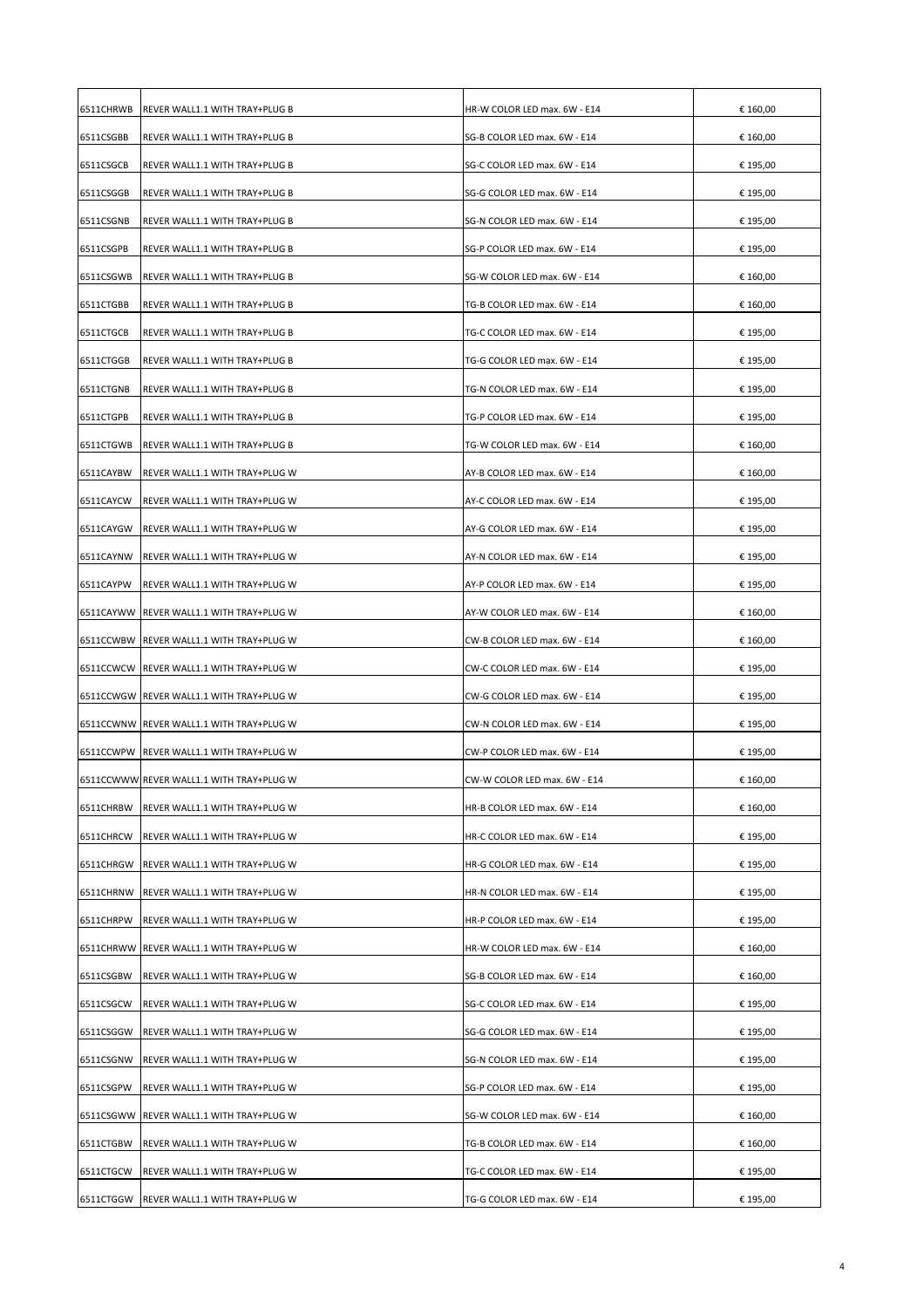| 6511CTGNW | REVER WALL1.1 WITH TRAY+PLUG W | TG-N COLOR LED max. 6W - E14 | € 195,00 |
|-----------|--------------------------------|------------------------------|----------|
| 6511CTGPW | REVER WALL1.1 WITH TRAY+PLUG W | TG-P COLOR LED max. 6W - E14 | € 195,00 |
| 6511CTGWW | REVER WALL1.1 WITH TRAY+PLUG W | TG-W COLOR LED max. 6W - E14 | € 160,00 |
| 6512CAYB  | REVER WALL 2.0 NO TRAY/PLUG    | AY-B COLOR LED max. 6W - E14 | € 110,00 |
| 6512CAYC  | REVER WALL 2.0 NO TRAY/PLUG    | AY-C COLOR LED max. 6W - E14 | € 125,00 |
| 6512CAYG  | REVER WALL 2.0 NO TRAY/PLUG    | AY-G COLOR LED max. 6W - E14 | € 125,00 |
| 6512CAYN  | REVER WALL 2.0 NO TRAY/PLUG    | AY-N COLOR LED max. 6W - E14 | € 125,00 |
| 6512CAYP  | REVER WALL 2.0 NO TRAY/PLUG    | AY-P COLOR LED max. 6W - E14 | € 125,00 |
| 6512CAYW  | REVER WALL 2.0 NO TRAY/PLUG    | AY-W COLOR LED max. 6W - E14 | € 110,00 |
| 6512CCWB  | REVER WALL 2.0 NO TRAY/PLUG    | CW-B COLOR LED max. 6W - E14 | € 110,00 |
| 6512CCWC  | REVER WALL 2.0 NO TRAY/PLUG    | CW-C COLOR LED max. 6W - E14 | € 125,00 |
| 6512CCWG  | REVER WALL 2.0 NO TRAY/PLUG    | CW-G COLOR LED max. 6W - E14 | € 125,00 |
| 6512CCWN  | REVER WALL 2.0 NO TRAY/PLUG    | CW-N COLOR LED max. 6W - E14 | € 125,00 |
| 6512CCWP  | REVER WALL 2.0 NO TRAY/PLUG    | CW-P COLOR LED max. 6W - E14 | € 125,00 |
| 6512CCWW  | REVER WALL 2.0 NO TRAY/PLUG    | CW-W COLOR LED max. 6W - E14 | € 110,00 |
| 6512CHRB  | REVER WALL 2.0 NO TRAY/PLUG    | HR-B COLOR LED max. 6W - E14 | € 110,00 |
| 6512CHRC  | REVER WALL 2.0 NO TRAY/PLUG    | HR-C COLOR LED max. 6W - E14 | € 125,00 |
| 6512CHRG  | REVER WALL 2.0 NO TRAY/PLUG    | HR-G COLOR LED max. 6W - E14 | € 125,00 |
|           |                                |                              |          |
| 6512CHRN  | REVER WALL 2.0 NO TRAY/PLUG    | HR-N COLOR LED max. 6W - E14 | € 125,00 |
| 6512CHRP  | REVER WALL 2.0 NO TRAY/PLUG    | HR-P COLOR LED max. 6W - E14 | € 125,00 |
| 6512CHRW  | REVER WALL 2.0 NO TRAY/PLUG    | HR-W COLOR LED max. 6W - E14 | € 110,00 |
| 6512CSGB  | REVER WALL 2.0 NO TRAY/PLUG    | SG-B COLOR LED max. 6W - E14 | € 110,00 |
| 6512CSGC  | REVER WALL 2.0 NO TRAY/PLUG    | SG-C COLOR LED max. 6W - E14 | € 125,00 |
| 6512CSGG  | REVER WALL 2.0 NO TRAY/PLUG    | SG-G COLOR LED max. 6W - E14 | € 125,00 |
| 6512CSGN  | REVER WALL 2.0 NO TRAY/PLUG    | SG-N COLOR LED max. 6W - E14 | € 125,00 |
| 6512CSGP  | REVER WALL 2.0 NO TRAY/PLUG    | SG-P COLOR LED max. 6W - E14 | € 125,00 |
| 6512CSGW  | REVER WALL 2.0 NO TRAY/PLUG    | SG-W COLOR LED max. 6W - E14 | € 110,00 |
| 6512CTGB  | REVER WALL 2.0 NO TRAY/PLUG    | TG-B COLOR LED max. 6W - E14 | € 110,00 |
| 6512CTGC  | REVER WALL 2.0 NO TRAY/PLUG    | TG-C COLOR LED max. 6W - E14 | € 125,00 |
| 6512CTGG  | REVER WALL 2.0 NO TRAY/PLUG    | TG-G COLOR LED max. 6W - E14 | € 125,00 |
| 6512CTGN  | REVER WALL 2.0 NO TRAY/PLUG    | TG-N COLOR LED max. 6W - E14 | € 125,00 |
| 6512CTGP  | REVER WALL 2.0 NO TRAY/PLUG    | TG-P COLOR LED max. 6W - E14 | € 125,00 |
| 6512CTGW  | REVER WALL 2.0 NO TRAY/PLUG    | TG-W COLOR LED max. 6W - E14 | € 110,00 |
| 6512CAYBB | REVER WALL2.1 NO TRAY/+ PLUG B | AY-B COLOR LED max. 6W - E14 | € 140,00 |
| 6512CAYCB | REVER WALL2.1 NO TRAY/+ PLUG B | AY-C COLOR LED max. 6W - E14 | € 155,00 |
| 6512CAYGB | REVER WALL2.1 NO TRAY/+ PLUG B | AY-G COLOR LED max. 6W - E14 | € 155,00 |
| 6512CAYNB | REVER WALL2.1 NO TRAY/+ PLUG B | AY-N COLOR LED max. 6W - E14 | € 155,00 |
| 6512CAYPB | REVER WALL2.1 NO TRAY/+ PLUG B | AY-P COLOR LED max. 6W - E14 | € 155,00 |
| 6512CAYWB | REVER WALL2.1 NO TRAY/+ PLUG B | AY-W COLOR LED max. 6W - E14 | € 140,00 |
| 6512CCWBB | REVER WALL2.1 NO TRAY/+ PLUG B | CW-B COLOR LED max. 6W - E14 | € 140,00 |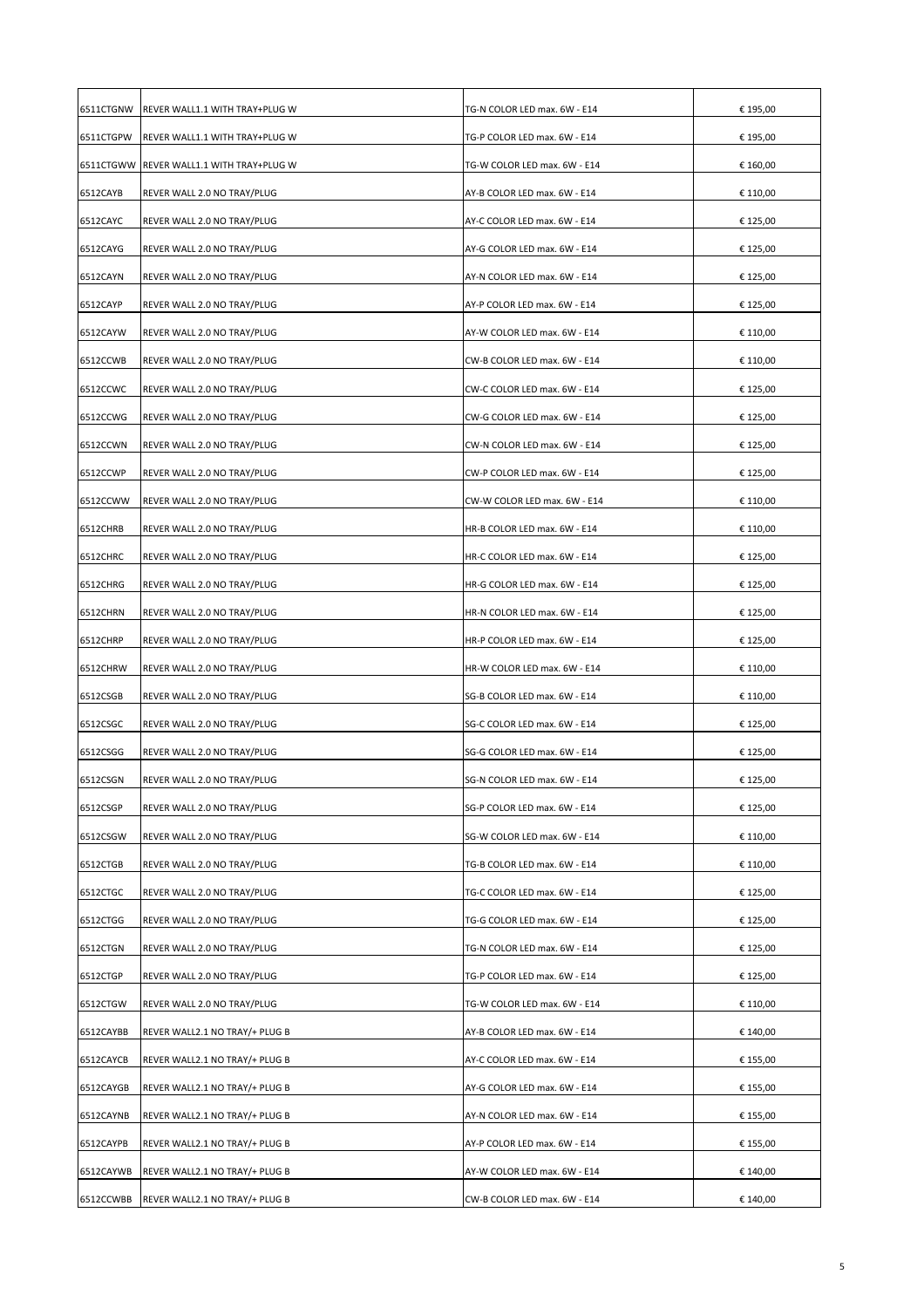| 6512CCWCB | REVER WALL2.1 NO TRAY/+ PLUG B           | CW-C COLOR LED max. 6W - E14 | € 155,00 |
|-----------|------------------------------------------|------------------------------|----------|
| 6512CCWGB | REVER WALL2.1 NO TRAY/+ PLUG B           | CW-G COLOR LED max. 6W - E14 | € 155,00 |
| 6512CCWNB | REVER WALL2.1 NO TRAY/+ PLUG B           | CW-N COLOR LED max. 6W - E14 | € 155,00 |
| 6512CCWPB | REVER WALL2.1 NO TRAY/+ PLUG B           | CW-P COLOR LED max. 6W - E14 | € 155,00 |
|           | 6512CCWWB REVER WALL2.1 NO TRAY/+ PLUG B | CW-W COLOR LED max. 6W - E14 | € 140,00 |
| 6512CHRBB | REVER WALL2.1 NO TRAY/+ PLUG B           | HR-B COLOR LED max. 6W - E14 | € 140,00 |
| 6512CHRCB | REVER WALL2.1 NO TRAY/+ PLUG B           | HR-C COLOR LED max. 6W - E14 | € 155,00 |
| 6512CHRGB | REVER WALL2.1 NO TRAY/+ PLUG B           | HR-G COLOR LED max. 6W - E14 | € 155,00 |
| 6512CHRNB | REVER WALL2.1 NO TRAY/+ PLUG B           | HR-N COLOR LED max. 6W - E14 | € 155,00 |
| 6512CHRPB | REVER WALL2.1 NO TRAY/+ PLUG B           | HR-P COLOR LED max. 6W - E14 | € 155,00 |
| 6512CHRWB | REVER WALL2.1 NO TRAY/+ PLUG B           | HR-W COLOR LED max. 6W - E14 | € 140,00 |
| 6512CSGBB | REVER WALL2.1 NO TRAY/+ PLUG B           | SG-B COLOR LED max. 6W - E14 | € 140,00 |
| 6512CSGCB | REVER WALL2.1 NO TRAY/+ PLUG B           | SG-C COLOR LED max. 6W - E14 | € 155,00 |
| 6512CSGGB | REVER WALL2.1 NO TRAY/+ PLUG B           | SG-G COLOR LED max. 6W - E14 | € 155,00 |
| 6512CSGNB | REVER WALL2.1 NO TRAY/+ PLUG B           | SG-N COLOR LED max. 6W - E14 | € 155,00 |
| 6512CSGPB | REVER WALL2.1 NO TRAY/+ PLUG B           | SG-P COLOR LED max. 6W - E14 | € 155,00 |
| 6512CSGWB | REVER WALL2.1 NO TRAY/+ PLUG B           | SG-W COLOR LED max. 6W - E14 | € 140,00 |
| 6512CTGBB | REVER WALL2.1 NO TRAY/+ PLUG B           | TG-B COLOR LED max. 6W - E14 | € 140,00 |
| 6512CTGCB | REVER WALL2.1 NO TRAY/+ PLUG B           | TG-C COLOR LED max. 6W - E14 | € 155,00 |
| 6512CTGGB | REVER WALL2.1 NO TRAY/+ PLUG B           | TG-G COLOR LED max. 6W - E14 | € 155,00 |
| 6512CTGNB | REVER WALL2.1 NO TRAY/+ PLUG B           | TG-N COLOR LED max. 6W - E14 | € 155,00 |
| 6512CTGPB | REVER WALL2.1 NO TRAY/+ PLUG B           | TG-P COLOR LED max. 6W - E14 | € 155,00 |
| 6512CTGWB | REVER WALL2.1 NO TRAY/+ PLUG B           | TG-W COLOR LED max. 6W - E14 | € 140,00 |
| 6512CAYBW | REVER WALL2.1 NO TRAY/+ PLUG W           | AY-B COLOR LED max. 6W - E14 | € 140,00 |
|           | 6512CAYCW REVER WALL2.1 NO TRAY/+ PLUG W | AY-C COLOR LED max. 6W - E14 | € 155,00 |
| 6512CAYGW | REVER WALL2.1 NO TRAY/+ PLUG W           | AY-G COLOR LED max. 6W - E14 | € 155,00 |
| 6512CAYNW | REVER WALL2.1 NO TRAY/+ PLUG W           | AY-N COLOR LED max. 6W - E14 | € 155,00 |
| 6512CAYPW | REVER WALL2.1 NO TRAY/+ PLUG W           | AY-P COLOR LED max. 6W - E14 | € 155,00 |
|           | 6512CAYWW REVER WALL2.1 NO TRAY/+ PLUG W | AY-W COLOR LED max. 6W - E14 | € 140,00 |
|           | 6512CCWBW REVER WALL2.1 NO TRAY/+ PLUG W | CW-B COLOR LED max. 6W - E14 | € 140,00 |
|           | 6512CCWCW REVER WALL2.1 NO TRAY/+ PLUG W | CW-C COLOR LED max. 6W - E14 | € 155,00 |
|           | 6512CCWGW REVER WALL2.1 NO TRAY/+ PLUG W | CW-G COLOR LED max. 6W - E14 | € 155,00 |
|           | 6512CCWNW REVER WALL2.1 NO TRAY/+ PLUG W | CW-N COLOR LED max. 6W - E14 | € 155,00 |
|           | 6512CCWPW REVER WALL2.1 NO TRAY/+ PLUG W | CW-P COLOR LED max. 6W - E14 | € 155,00 |
|           | 6512CCWWW REVER WALL2.1 NO TRAY/+ PLUG W | CW-W COLOR LED max. 6W - E14 | € 140,00 |
| 6512CHRBW | REVER WALL2.1 NO TRAY/+ PLUG W           | HR-B COLOR LED max. 6W - E14 | € 140,00 |
| 6512CHRCW | REVER WALL2.1 NO TRAY/+ PLUG W           | HR-C COLOR LED max. 6W - E14 | € 155,00 |
| 6512CHRGW | REVER WALL2.1 NO TRAY/+ PLUG W           | HR-G COLOR LED max. 6W - E14 | € 155,00 |
| 6512CHRNW | REVER WALL2.1 NO TRAY/+ PLUG W           | HR-N COLOR LED max. 6W - E14 | € 155,00 |
| 6512CHRPW | REVER WALL2.1 NO TRAY/+ PLUG W           | HR-P COLOR LED max. 6W - E14 | € 155,00 |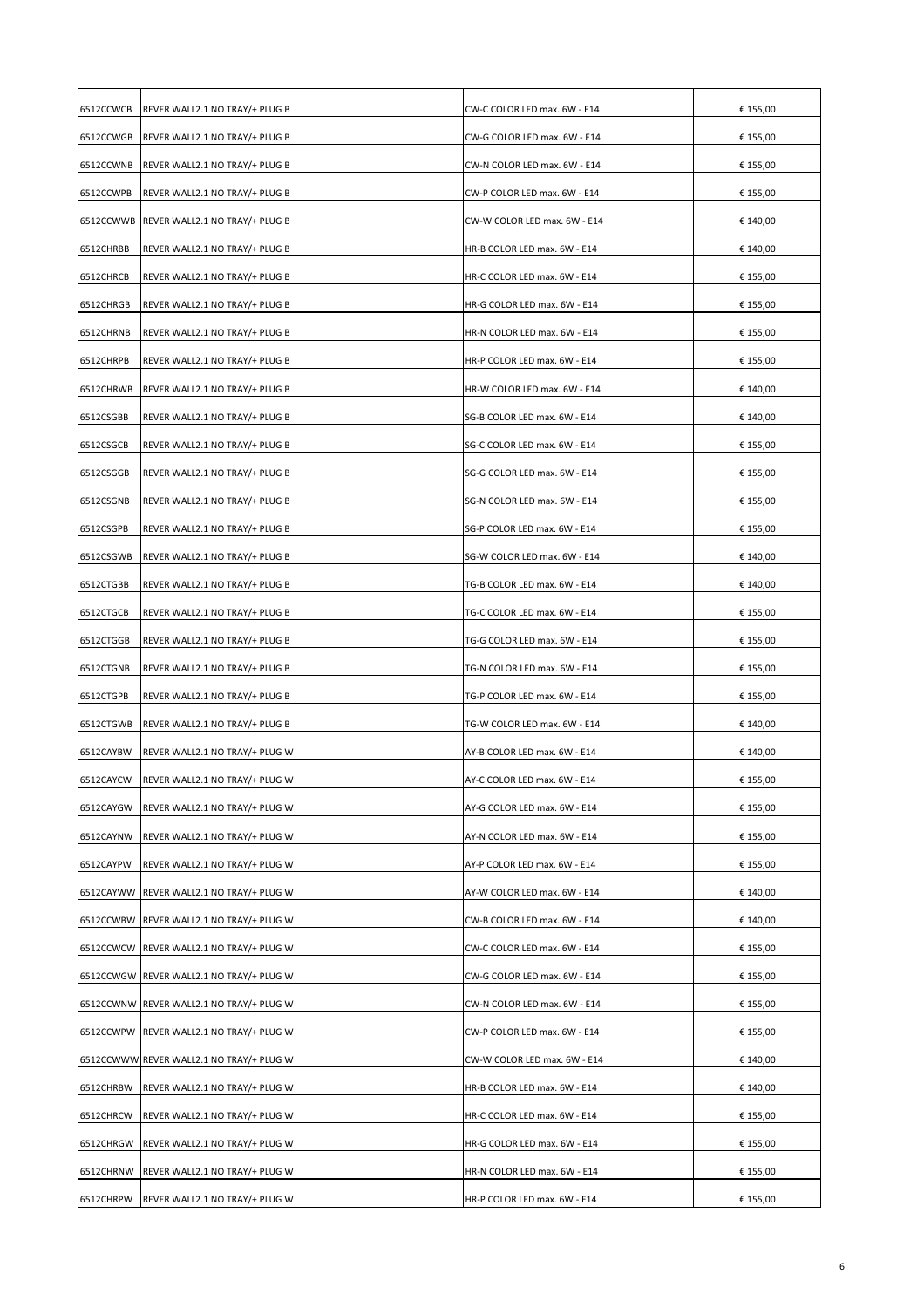|           | 6512CHRWW REVER WALL2.1 NO TRAY/+ PLUG W | HR-W COLOR LED max. 6W - E14  | € 140,00 |
|-----------|------------------------------------------|-------------------------------|----------|
| 6512CSGBW | REVER WALL2.1 NO TRAY/+ PLUG W           | SG-B COLOR LED max. 6W - E14  | € 140,00 |
| 6512CSGCW | REVER WALL2.1 NO TRAY/+ PLUG W           | SG-C COLOR LED max. 6W - E14  | € 155,00 |
| 6512CSGGW | REVER WALL2.1 NO TRAY/+ PLUG W           | SG-G COLOR LED max. 6W - E14  | € 155,00 |
| 6512CSGNW | REVER WALL2.1 NO TRAY/+ PLUG W           | SG-N COLOR LED max. 6W - E14  | € 155,00 |
| 6512CSGPW | REVER WALL2.1 NO TRAY/+ PLUG W           | SG-P COLOR LED max. 6W - E14  | € 155,00 |
|           | 6512CSGWW REVER WALL2.1 NO TRAY/+ PLUG W | SG-W COLOR LED max. 6W - E14  | € 140,00 |
| 6512CTGBW | REVER WALL2.1 NO TRAY/+ PLUG W           | TG-B COLOR LED max. 6W - E14  | € 140,00 |
| 6512CTGCW | REVER WALL2.1 NO TRAY/+ PLUG W           | TG-C COLOR LED max. 6W - E14  | € 155,00 |
| 6512CTGGW | REVER WALL2.1 NO TRAY/+ PLUG W           | TG-G COLOR LED max. 6W - E14  | € 155,00 |
| 6512CTGNW | REVER WALL2.1 NO TRAY/+ PLUG W           | TG-N COLOR LED max. 6W - E14  | € 155,00 |
| 6512CTGPW | REVER WALL2.1 NO TRAY/+ PLUG W           | TG-P COLOR LED max. 6W - E14  | € 155,00 |
|           | 6512CTGWW REVER WALL2.1 NO TRAY/+ PLUG W | TG-W COLOR LED max. 6W - E14  | € 140,00 |
| 6501EAYB  | REVER TABLE 1.0 DIM WITH TRAY            | AY-B COLOR LED max. 12W - E27 | € 185,00 |
| 6501EAYC  | REVER TABLE 1.0 DIM WITH TRAY            | AY-C COLOR LED max. 12W - E27 | € 220,00 |
| 6501EAYG  | REVER TABLE 1.0 DIM WITH TRAY            | AY-G COLOR LED max. 12W - E27 | € 220,00 |
| 6501EAYN  | REVER TABLE 1.0 DIM WITH TRAY            | AY-N COLOR LED max. 12W - E27 | € 220,00 |
| 6501EAYP  | REVER TABLE 1.0 DIM WITH TRAY            | AY-P COLOR LED max. 12W - E27 | € 220,00 |
| 6501EAYW  | REVER TABLE 1.0 DIM WITH TRAY            | AY-W COLOR LED max. 12W - E27 | € 185,00 |
| 6501ECWB  | REVER TABLE 1.0 DIM WITH TRAY            | CW-B COLOR LED max. 12W - E27 | € 185,00 |
| 6501ECWC  | REVER TABLE 1.0 DIM WITH TRAY            | CW-C COLOR LED max. 12W - E27 | € 220,00 |
| 6501ECWG  | REVER TABLE 1.0 DIM WITH TRAY            | CW-G COLOR LED max. 12W - E27 | € 220,00 |
| 6501ECWN  | REVER TABLE 1.0 DIM WITH TRAY            | CW-N COLOR LED max. 12W - E27 | € 220,00 |
| 6501ECWP  | REVER TABLE 1.0 DIM WITH TRAY            | CW-P COLOR LED max. 12W - E27 | € 220,00 |
| 6501ECWW  | REVER TABLE 1.0 DIM WITH TRAY            | CW-W COLOR LED max. 12W - E27 | € 185,00 |
| 6501EHRB  | REVER TABLE 1.0 DIM WITH TRAY            | HR-B COLOR LED max. 12W - E27 | € 185,00 |
| 6501EHRC  | REVER TABLE 1.0 DIM WITH TRAY            | HR-C COLOR LED max. 12W - E27 | € 220,00 |
| 6501EHRG  | REVER TABLE 1.0 DIM WITH TRAY            | HR-G COLOR LED max. 12W - E27 | € 220,00 |
| 6501EHRN  | REVER TABLE 1.0 DIM WITH TRAY            | HR-N COLOR LED max. 12W - E27 | € 220,00 |
| 6501EHRP  | REVER TABLE 1.0 DIM WITH TRAY            | HR-P COLOR LED max. 12W - E27 | € 220,00 |
| 6501EHRW  | REVER TABLE 1.0 DIM WITH TRAY            | HR-W COLOR LED max. 12W - E27 | € 185,00 |
| 6501ESGB  | REVER TABLE 1.0 DIM WITH TRAY            | SG-B COLOR LED max. 12W - E27 | € 185,00 |
| 6501ESGC  | REVER TABLE 1.0 DIM WITH TRAY            | SG-C COLOR LED max. 12W - E27 | € 220,00 |
| 6501ESGG  | REVER TABLE 1.0 DIM WITH TRAY            | SG-G COLOR LED max. 12W - E27 | € 220,00 |
| 6501ESGN  | REVER TABLE 1.0 DIM WITH TRAY            | SG-N COLOR LED max. 12W - E27 | € 220,00 |
| 6501ESGP  | REVER TABLE 1.0 DIM WITH TRAY            | SG-P COLOR LED max. 12W - E27 | € 220,00 |
| 6501ESGW  | REVER TABLE 1.0 DIM WITH TRAY            | SG-W COLOR LED max. 12W - E27 | € 185,00 |
| 6501ETGB  | REVER TABLE 1.0 DIM WITH TRAY            | TG-B COLOR LED max. 12W - E27 | € 185,00 |
| 6501ETGC  | REVER TABLE 1.0 DIM WITH TRAY            | TG-C COLOR LED max. 12W - E27 | € 220,00 |
| 6501ETGG  | REVER TABLE 1.0 DIM WITH TRAY            | TG-G COLOR LED max. 12W - E27 | € 220,00 |
|           |                                          |                               |          |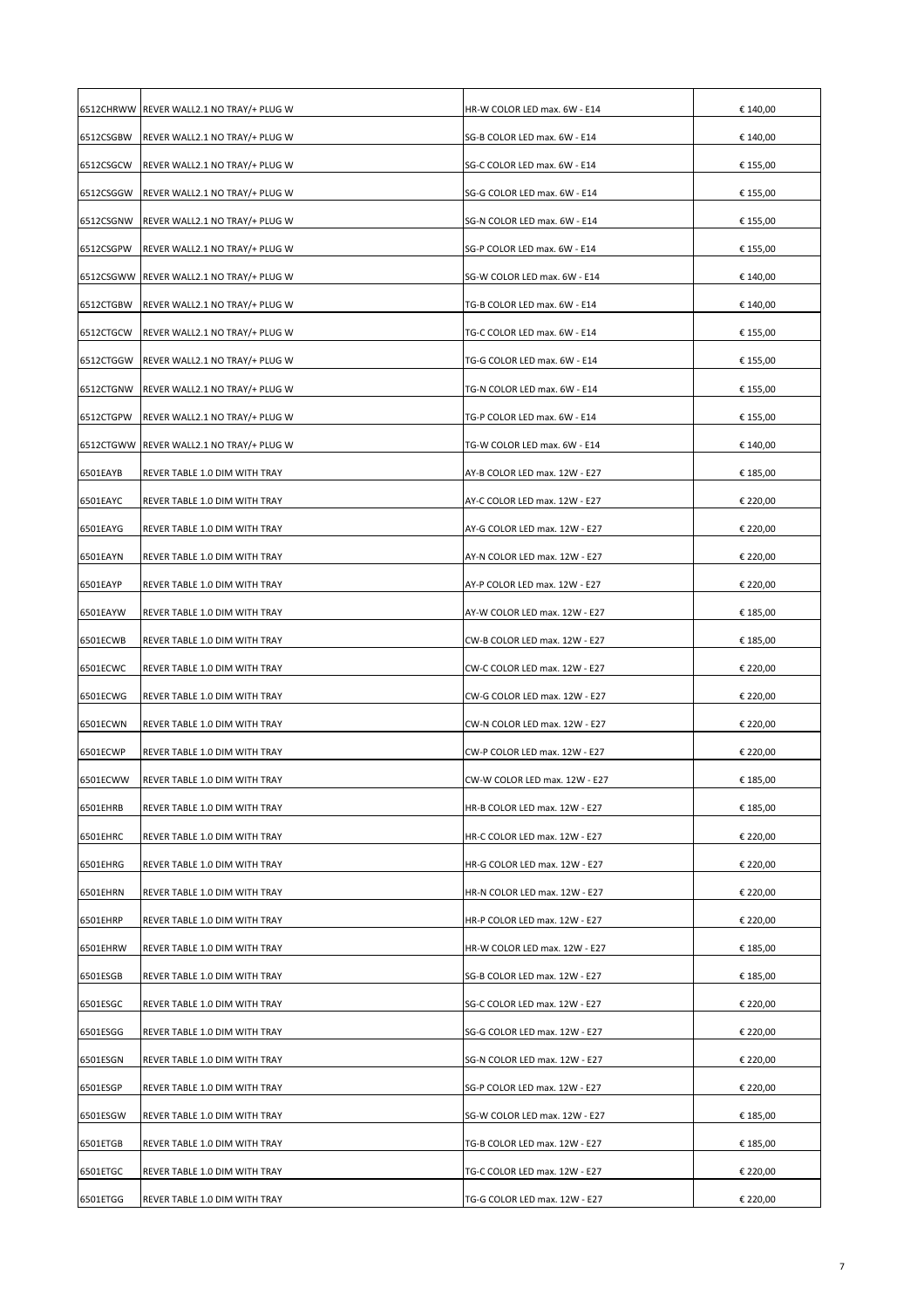| 6501ETGN | REVER TABLE 1.0 DIM WITH TRAY | TG-N COLOR LED max. 12W - E27 | € 220,00 |
|----------|-------------------------------|-------------------------------|----------|
| 6501ETGP | REVER TABLE 1.0 DIM WITH TRAY | TG-P COLOR LED max. 12W - E27 | € 220,00 |
| 6501ETGW | REVER TABLE 1.0 DIM WITH TRAY | TG-W COLOR LED max. 12W - E27 | € 185,00 |
| 6502EAYC | REVER TABLE 2.0 DIM NO TRAY   | AY-C COLOR LED max. 12W - E27 | € 160,00 |
| 6502ECWC | REVER TABLE 2.0 DIM NO TRAY   | CW-C COLOR LED max. 12W - E27 | € 160,00 |
| 6502EHRC | REVER TABLE 2.0 DIM NO TRAY   | HR-C COLOR LED max. 12W - E27 | € 160,00 |
| 6502ESGC | REVER TABLE 2.0 DIM NO TRAY   | SG-C COLOR LED max. 12W - E27 | € 160,00 |
| 6502ETGC | REVER TABLE 2.0 DIM NO TRAY   | TG-C COLOR LED max. 12W - E27 | € 160,00 |
| 655184B4 | REVER DINING 1.0 LED 2700K B  | 1,5W INCL. RECHARG. BATTERY   | € 198,00 |
| 655184W4 | REVER DINING 1.0 LED 2700K W  | 1,5W INCL. RECHARG. BATTERY   | € 198,00 |
| 90019166 | TRAY REVER DINING BLACK       |                               | € 35,00  |
| 90019165 | TRAY REVER DINING WHITE       |                               | € 35,00  |
| 90019163 | MAGN. FLAT PLATE REVER DINING | <b>WHITE</b>                  | € 15,00  |
| 90019164 | MAGN. FLAT PLATE REVER DINING | BLACK                         | € 15,00  |
| 6531EAYB | REVER FLOOR 1.0 XS LED DIM    | AY-B COLOR LED max. 12W - E27 | € 300,00 |
| 6531EAYC | REVER FLOOR 1.0 XS LED DIM    | AY-C COLOR LED max. 12W - E27 | € 370,00 |
| 6531EAYG | REVER FLOOR 1.0 XS LED DIM    | AY-G COLOR LED max. 12W - E27 | € 370,00 |
| 6531EAYN | REVER FLOOR 1.0 XS LED DIM    | AY-N COLOR LED max. 12W - E27 | € 370,00 |
| 6531EAYP | REVER FLOOR 1.0 XS LED DIM    | AY-P COLOR LED max. 12W - E27 | € 370,00 |
| 6531EAYW | REVER FLOOR 1.0 XS LED DIM    | AY-W COLOR LED max. 12W - E27 | € 300,00 |
| 6531ECWB | REVER FLOOR 1.0 XS LED DIM    | CW-B COLOR LED max. 12W - E27 | € 300,00 |
| 6531ECWC | REVER FLOOR 1.0 XS LED DIM    | CW-C COLOR LED max. 12W - E27 | € 370,00 |
| 6531ECWG | REVER FLOOR 1.0 XS LED DIM    | CW-G COLOR LED max. 12W - E27 | € 370,00 |
| 6531ECWN | REVER FLOOR 1.0 XS LED DIM    | CW-N COLOR LED max. 12W - E27 | € 370,00 |
| 6531ECWP | REVER FLOOR 1.0 XS LED DIM    | CW-P COLOR LED max. 12W - E27 | € 370,00 |
| 6531ECWW | REVER FLOOR 1.0 XS LED DIM    | CW-W COLOR LED max. 12W - E27 | € 300,00 |
| 6531EHRB | REVER FLOOR 1.0 XS LED DIM    | HR-B COLOR LED max. 12W - E27 | € 300,00 |
| 6531EHRC | REVER FLOOR 1.0 XS LED DIM    | HR-C COLOR LED max. 12W - E27 | € 370,00 |
| 6531EHRG | REVER FLOOR 1.0 XS LED DIM    | HR-G COLOR LED max. 12W - E27 | € 370,00 |
| 6531EHRN | REVER FLOOR 1.0 XS LED DIM    | HR-N COLOR LED max. 12W - E27 | € 370,00 |
| 6531EHRP | REVER FLOOR 1.0 XS LED DIM    | HR-P COLOR LED max. 12W - E27 | € 370,00 |
| 6531EHRW | REVER FLOOR 1.0 XS LED DIM    | HR-W COLOR LED max. 12W - E27 | € 300,00 |
| 6531ESGB | REVER FLOOR 1.0 XS LED DIM    | SG-B COLOR LED max. 12W - E27 | € 300,00 |
| 6531ESGC | REVER FLOOR 1.0 XS LED DIM    | SG-C COLOR LED max. 12W - E27 | € 370,00 |
| 6531ESGG | REVER FLOOR 1.0 XS LED DIM    | SG-G COLOR LED max. 12W - E27 | € 370,00 |
| 6531ESGN | REVER FLOOR 1.0 XS LED DIM    | SG-N COLOR LED max. 12W - E27 | € 370,00 |
| 6531ESGP | REVER FLOOR 1.0 XS LED DIM    | SG-P COLOR LED max. 12W - E27 | € 370,00 |
| 6531ESGW | REVER FLOOR 1.0 XS LED DIM    | SG-W COLOR LED max. 12W - E27 | € 300,00 |
| 6531ETGB | REVER FLOOR 1.0 XS LED DIM    | TG-B COLOR LED max. 12W - E27 | € 300,00 |
| 6531ETGC | REVER FLOOR 1.0 XS LED DIM    | TG-C COLOR LED max. 12W - E27 | € 370,00 |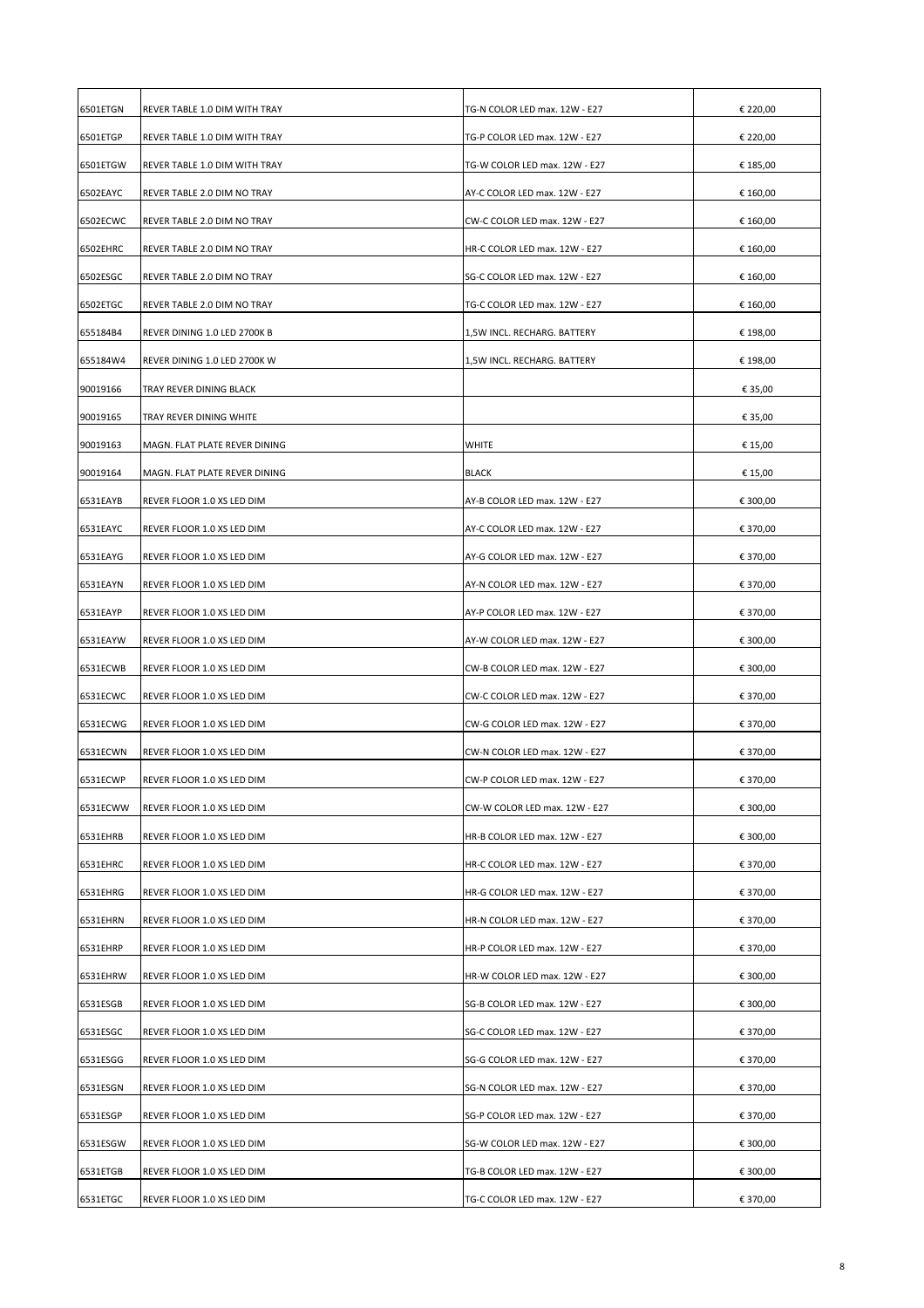| 6531ETGG | REVER FLOOR 1.0 XS LED DIM | TG-G COLOR LED max. 12W - E27 | € 370,00 |
|----------|----------------------------|-------------------------------|----------|
| 6531ETGN | REVER FLOOR 1.0 XS LED DIM | TG-N COLOR LED max. 12W - E27 | € 370,00 |
| 6531ETGP | REVER FLOOR 1.0 XS LED DIM | TG-P COLOR LED max. 12W - E27 | € 370,00 |
| 6531ETGW | REVER FLOOR 1.0 XS LED DIM | TG-W COLOR LED max. 12W - E27 | € 300,00 |
| 6532EAYB | REVER FLOOR 1.0 S LED DIM  | AY-B COLOR LED max. 12W - E27 | € 320,00 |
| 6532EAYC | REVER FLOOR 1.0 S LED DIM  | AY-C COLOR LED max. 12W - E27 | € 390,00 |
| 6532EAYG | REVER FLOOR 1.0 S LED DIM  | AY-G COLOR LED max. 12W - E27 | € 390,00 |
| 6532EAYN | REVER FLOOR 1.0 S LED DIM  | AY-N COLOR LED max. 12W - E27 | € 390,00 |
| 6532EAYP | REVER FLOOR 1.0 S LED DIM  | AY-P COLOR LED max. 12W - E27 | € 390,00 |
| 6532EAYW | REVER FLOOR 1.0 S LED DIM  | AY-W COLOR LED max. 12W - E27 | € 320,00 |
| 6532ECWB | REVER FLOOR 1.0 S LED DIM  | CW-B COLOR LED max. 12W - E27 | € 320,00 |
| 6532ECWC | REVER FLOOR 1.0 S LED DIM  | CW-C COLOR LED max. 12W - E27 | € 390,00 |
| 6532ECWG | REVER FLOOR 1.0 S LED DIM  | CW-G COLOR LED max. 12W - E27 | € 390,00 |
| 6532ECWN | REVER FLOOR 1.0 S LED DIM  | CW-N COLOR LED max. 12W - E27 | € 390,00 |
| 6532ECWP | REVER FLOOR 1.0 S LED DIM  | CW-P COLOR LED max. 12W - E27 | € 390,00 |
| 6532ECWW | REVER FLOOR 1.0 S LED DIM  | CW-W COLOR LED max. 12W - E27 | € 320,00 |
| 6532EHRB | REVER FLOOR 1.0 S LED DIM  | HR-B COLOR LED max. 12W - E27 | € 320,00 |
| 6532EHRC | REVER FLOOR 1.0 S LED DIM  | HR-C COLOR LED max. 12W - E27 | € 390,00 |
| 6532EHRG | REVER FLOOR 1.0 S LED DIM  | HR-G COLOR LED max. 12W - E27 | € 390,00 |
| 6532EHRN | REVER FLOOR 1.0 S LED DIM  | HR-N COLOR LED max. 12W - E27 | € 390,00 |
| 6532EHRP | REVER FLOOR 1.0 S LED DIM  | HR-P COLOR LED max. 12W - E27 | € 390,00 |
| 6532EHRW | REVER FLOOR 1.0 S LED DIM  | HR-W COLOR LED max. 12W - E27 | € 320,00 |
| 6532ESGB | REVER FLOOR 1.0 S LED DIM  | SG-B COLOR LED max. 12W - E27 | € 320,00 |
| 6532ESGC | REVER FLOOR 1.0 S LED DIM  | SG-C COLOR LED max. 12W - E27 | € 390,00 |
| 6532ESGG | REVER FLOOR 1.0 S LED DIM  | SG-G COLOR LED max. 12W - E27 | € 390,00 |
| 6532ESGN | REVER FLOOR 1.0 S LED DIM  | SG-N COLOR LED max. 12W - E27 | € 390,00 |
| 6532ESGP | REVER FLOOR 1.0 S LED DIM  | SG-P COLOR LED max. 12W - E27 | € 390,00 |
| 6532ESGW | REVER FLOOR 1.0 S LED DIM  | SG-W COLOR LED max. 12W - E27 | € 320,00 |
| 6532ETGB | REVER FLOOR 1.0 S LED DIM  | TG-B COLOR LED max. 12W - E27 | € 320,00 |
| 6532ETGC | REVER FLOOR 1.0 S LED DIM  | TG-C COLOR LED max. 12W - E27 | € 390,00 |
| 6532ETGG | REVER FLOOR 1.0 S LED DIM  | TG-G COLOR LED max. 12W - E27 | € 390,00 |
| 6532ETGN | REVER FLOOR 1.0 S LED DIM  | TG-N COLOR LED max. 12W - E27 | € 390,00 |
| 6532ETGP | REVER FLOOR 1.0 S LED DIM  | TG-P COLOR LED max. 12W - E27 | € 390,00 |
| 6532ETGW | REVER FLOOR 1.0 S LED DIM  | TG-W COLOR LED max. 12W - E27 | € 320,00 |
| 6533EAYB | REVER FLOOR 1.0 M LED DIM  | AY-B COLOR LED max. 12W - E27 | € 360,00 |
| 6533EAYC | REVER FLOOR 1.0 M LED DIM  | AY-C COLOR LED max. 12W - E27 | €460,00  |
| 6533EAYG | REVER FLOOR 1.0 M LED DIM  | AY-G COLOR LED max. 12W - E27 | € 460,00 |
| 6533EAYN | REVER FLOOR 1.0 M LED DIM  | AY-N COLOR LED max. 12W - E27 | €460,00  |
| 6533EAYP | REVER FLOOR 1.0 M LED DIM  | AY-P COLOR LED max. 12W - E27 | €460,00  |
|          |                            |                               |          |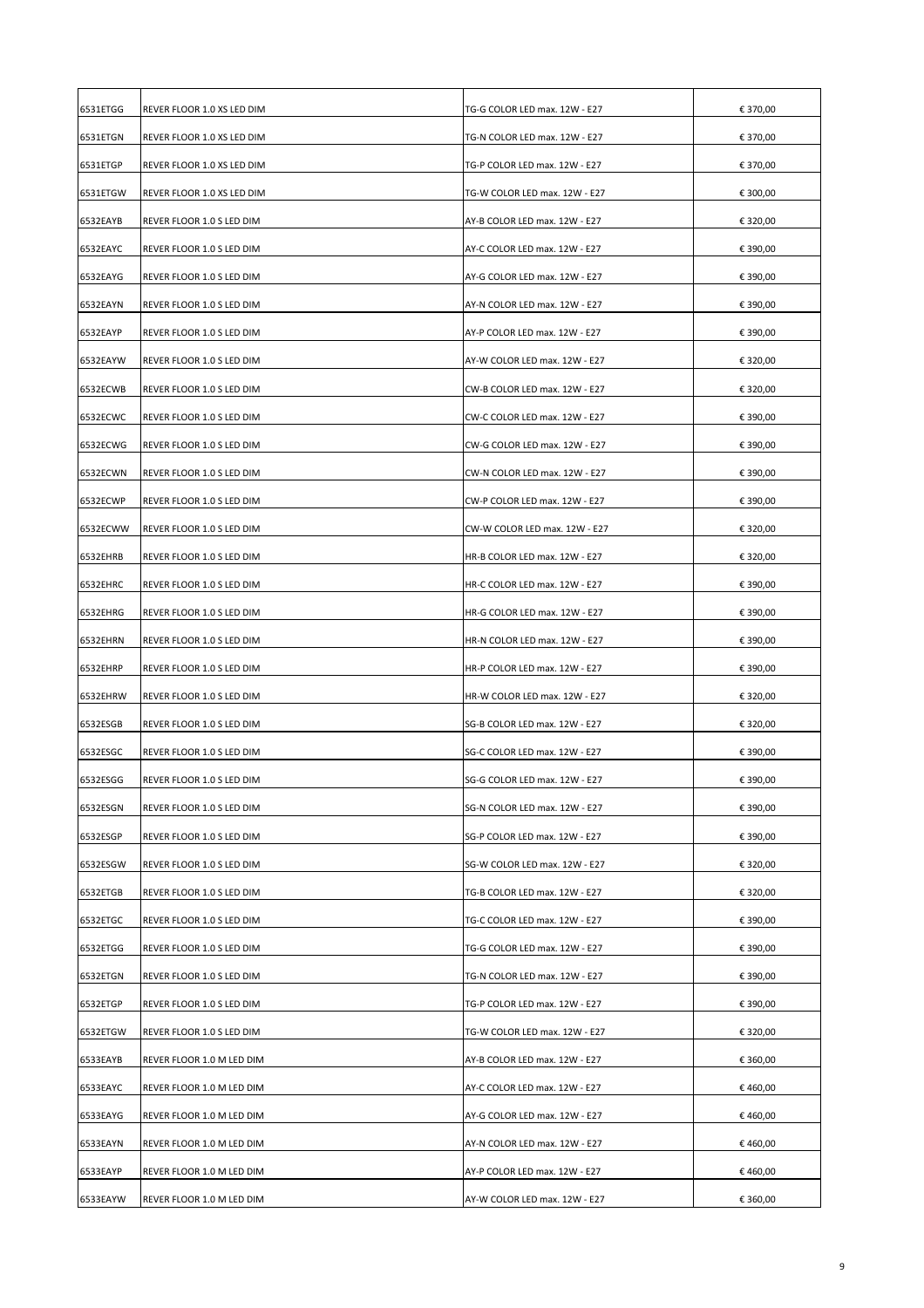| 6533ECWB<br>REVER FLOOR 1.0 M LED DIM<br>CW-B COLOR LED max. 12W - E27<br>6533ECWC<br>REVER FLOOR 1.0 M LED DIM<br>CW-C COLOR LED max. 12W - E27<br>6533ECWG<br>REVER FLOOR 1.0 M LED DIM<br>CW-G COLOR LED max. 12W - E27<br>6533ECWN<br>REVER FLOOR 1.0 M LED DIM<br>CW-N COLOR LED max. 12W - E27<br>6533ECWP<br>CW-P COLOR LED max. 12W - E27<br>REVER FLOOR 1.0 M LED DIM<br>6533ECWW<br>REVER FLOOR 1.0 M LED DIM<br>CW-W COLOR LED max. 12W - E27<br>6533EHRB<br>REVER FLOOR 1.0 M LED DIM<br>HR-B COLOR LED max. 12W - E27<br>6533EHRC<br>REVER FLOOR 1.0 M LED DIM<br>HR-C COLOR LED max. 12W - E27<br>6533EHRG<br>REVER FLOOR 1.0 M LED DIM<br>HR-G COLOR LED max. 12W - E27<br>6533EHRN<br>HR-N COLOR LED max. 12W - E27<br>REVER FLOOR 1.0 M LED DIM<br>6533EHRP<br>REVER FLOOR 1.0 M LED DIM<br>HR-P COLOR LED max. 12W - E27<br>6533EHRW<br>REVER FLOOR 1.0 M LED DIM<br>HR-W COLOR LED max. 12W - E27<br>6533ESGB<br>REVER FLOOR 1.0 M LED DIM<br>SG-B COLOR LED max. 12W - E27<br>6533ESGC<br>REVER FLOOR 1.0 M LED DIM<br>SG-C COLOR LED max. 12W - E27<br>6533ESGG<br>REVER FLOOR 1.0 M LED DIM<br>SG-G COLOR LED max. 12W - E27<br>6533ESGN<br>REVER FLOOR 1.0 M LED DIM<br>SG-N COLOR LED max. 12W - E27<br>6533ESGP<br>REVER FLOOR 1.0 M LED DIM<br>SG-P COLOR LED max. 12W - E27<br>6533ESGW<br>REVER FLOOR 1.0 M LED DIM<br>SG-W COLOR LED max. 12W - E27 | € 360,00<br>€ 460,00<br>€ 460,00<br>€ 460,00<br>€460,00<br>€ 360,00<br>€ 360,00<br>€ 460,00<br>€ 460,00<br>€ 460,00<br>€460,00<br>€ 360,00<br>€ 360,00<br>€ 460,00<br>€ 460,00 |
|----------------------------------------------------------------------------------------------------------------------------------------------------------------------------------------------------------------------------------------------------------------------------------------------------------------------------------------------------------------------------------------------------------------------------------------------------------------------------------------------------------------------------------------------------------------------------------------------------------------------------------------------------------------------------------------------------------------------------------------------------------------------------------------------------------------------------------------------------------------------------------------------------------------------------------------------------------------------------------------------------------------------------------------------------------------------------------------------------------------------------------------------------------------------------------------------------------------------------------------------------------------------------------------------------------------------------------------------------------------------------------|--------------------------------------------------------------------------------------------------------------------------------------------------------------------------------|
|                                                                                                                                                                                                                                                                                                                                                                                                                                                                                                                                                                                                                                                                                                                                                                                                                                                                                                                                                                                                                                                                                                                                                                                                                                                                                                                                                                                  |                                                                                                                                                                                |
|                                                                                                                                                                                                                                                                                                                                                                                                                                                                                                                                                                                                                                                                                                                                                                                                                                                                                                                                                                                                                                                                                                                                                                                                                                                                                                                                                                                  |                                                                                                                                                                                |
|                                                                                                                                                                                                                                                                                                                                                                                                                                                                                                                                                                                                                                                                                                                                                                                                                                                                                                                                                                                                                                                                                                                                                                                                                                                                                                                                                                                  |                                                                                                                                                                                |
|                                                                                                                                                                                                                                                                                                                                                                                                                                                                                                                                                                                                                                                                                                                                                                                                                                                                                                                                                                                                                                                                                                                                                                                                                                                                                                                                                                                  |                                                                                                                                                                                |
|                                                                                                                                                                                                                                                                                                                                                                                                                                                                                                                                                                                                                                                                                                                                                                                                                                                                                                                                                                                                                                                                                                                                                                                                                                                                                                                                                                                  |                                                                                                                                                                                |
|                                                                                                                                                                                                                                                                                                                                                                                                                                                                                                                                                                                                                                                                                                                                                                                                                                                                                                                                                                                                                                                                                                                                                                                                                                                                                                                                                                                  |                                                                                                                                                                                |
|                                                                                                                                                                                                                                                                                                                                                                                                                                                                                                                                                                                                                                                                                                                                                                                                                                                                                                                                                                                                                                                                                                                                                                                                                                                                                                                                                                                  |                                                                                                                                                                                |
|                                                                                                                                                                                                                                                                                                                                                                                                                                                                                                                                                                                                                                                                                                                                                                                                                                                                                                                                                                                                                                                                                                                                                                                                                                                                                                                                                                                  |                                                                                                                                                                                |
|                                                                                                                                                                                                                                                                                                                                                                                                                                                                                                                                                                                                                                                                                                                                                                                                                                                                                                                                                                                                                                                                                                                                                                                                                                                                                                                                                                                  |                                                                                                                                                                                |
|                                                                                                                                                                                                                                                                                                                                                                                                                                                                                                                                                                                                                                                                                                                                                                                                                                                                                                                                                                                                                                                                                                                                                                                                                                                                                                                                                                                  |                                                                                                                                                                                |
|                                                                                                                                                                                                                                                                                                                                                                                                                                                                                                                                                                                                                                                                                                                                                                                                                                                                                                                                                                                                                                                                                                                                                                                                                                                                                                                                                                                  |                                                                                                                                                                                |
|                                                                                                                                                                                                                                                                                                                                                                                                                                                                                                                                                                                                                                                                                                                                                                                                                                                                                                                                                                                                                                                                                                                                                                                                                                                                                                                                                                                  |                                                                                                                                                                                |
|                                                                                                                                                                                                                                                                                                                                                                                                                                                                                                                                                                                                                                                                                                                                                                                                                                                                                                                                                                                                                                                                                                                                                                                                                                                                                                                                                                                  |                                                                                                                                                                                |
|                                                                                                                                                                                                                                                                                                                                                                                                                                                                                                                                                                                                                                                                                                                                                                                                                                                                                                                                                                                                                                                                                                                                                                                                                                                                                                                                                                                  |                                                                                                                                                                                |
|                                                                                                                                                                                                                                                                                                                                                                                                                                                                                                                                                                                                                                                                                                                                                                                                                                                                                                                                                                                                                                                                                                                                                                                                                                                                                                                                                                                  |                                                                                                                                                                                |
|                                                                                                                                                                                                                                                                                                                                                                                                                                                                                                                                                                                                                                                                                                                                                                                                                                                                                                                                                                                                                                                                                                                                                                                                                                                                                                                                                                                  | € 460,00                                                                                                                                                                       |
|                                                                                                                                                                                                                                                                                                                                                                                                                                                                                                                                                                                                                                                                                                                                                                                                                                                                                                                                                                                                                                                                                                                                                                                                                                                                                                                                                                                  | €460,00                                                                                                                                                                        |
|                                                                                                                                                                                                                                                                                                                                                                                                                                                                                                                                                                                                                                                                                                                                                                                                                                                                                                                                                                                                                                                                                                                                                                                                                                                                                                                                                                                  | € 360,00                                                                                                                                                                       |
| 6533ETGB<br>REVER FLOOR 1.0 M LED DIM<br>TG-B COLOR LED max. 12W - E27                                                                                                                                                                                                                                                                                                                                                                                                                                                                                                                                                                                                                                                                                                                                                                                                                                                                                                                                                                                                                                                                                                                                                                                                                                                                                                           | € 360,00                                                                                                                                                                       |
| 6533ETGC<br>REVER FLOOR 1.0 M LED DIM<br>TG-C COLOR LED max. 12W - E27                                                                                                                                                                                                                                                                                                                                                                                                                                                                                                                                                                                                                                                                                                                                                                                                                                                                                                                                                                                                                                                                                                                                                                                                                                                                                                           | €460,00                                                                                                                                                                        |
| 6533ETGG<br>REVER FLOOR 1.0 M LED DIM<br>TG-G COLOR LED max. 12W - E27                                                                                                                                                                                                                                                                                                                                                                                                                                                                                                                                                                                                                                                                                                                                                                                                                                                                                                                                                                                                                                                                                                                                                                                                                                                                                                           | € 460,00                                                                                                                                                                       |
| 6533ETGN<br>REVER FLOOR 1.0 M LED DIM<br>TG-N COLOR LED max. 12W - E27                                                                                                                                                                                                                                                                                                                                                                                                                                                                                                                                                                                                                                                                                                                                                                                                                                                                                                                                                                                                                                                                                                                                                                                                                                                                                                           | € 460,00                                                                                                                                                                       |
| 6533ETGP<br>REVER FLOOR 1.0 M LED DIM<br>TG-P COLOR LED max. 12W - E27                                                                                                                                                                                                                                                                                                                                                                                                                                                                                                                                                                                                                                                                                                                                                                                                                                                                                                                                                                                                                                                                                                                                                                                                                                                                                                           | €460,00                                                                                                                                                                        |
| 6533ETGW<br>TG-W COLOR LED max. 12W - E27<br>REVER FLOOR 1.0 M LED DIM                                                                                                                                                                                                                                                                                                                                                                                                                                                                                                                                                                                                                                                                                                                                                                                                                                                                                                                                                                                                                                                                                                                                                                                                                                                                                                           |                                                                                                                                                                                |
| 6541EAYB<br>REVER FLOOR 2.0 M LED DIM<br>AY-B COLOR LED max. 12W - E27                                                                                                                                                                                                                                                                                                                                                                                                                                                                                                                                                                                                                                                                                                                                                                                                                                                                                                                                                                                                                                                                                                                                                                                                                                                                                                           | € 360,00                                                                                                                                                                       |
| 6541EAYC<br>REVER FLOOR 2.0 M LED DIM<br>AY-C COLOR LED max. 12W - E27                                                                                                                                                                                                                                                                                                                                                                                                                                                                                                                                                                                                                                                                                                                                                                                                                                                                                                                                                                                                                                                                                                                                                                                                                                                                                                           | € 450,00                                                                                                                                                                       |
|                                                                                                                                                                                                                                                                                                                                                                                                                                                                                                                                                                                                                                                                                                                                                                                                                                                                                                                                                                                                                                                                                                                                                                                                                                                                                                                                                                                  | € 550,00                                                                                                                                                                       |
| 6541EAYG<br>AY-G COLOR LED max. 12W - E27<br>REVER FLOOR 2.0 M LED DIM                                                                                                                                                                                                                                                                                                                                                                                                                                                                                                                                                                                                                                                                                                                                                                                                                                                                                                                                                                                                                                                                                                                                                                                                                                                                                                           | € 550,00                                                                                                                                                                       |
| 6541EAYN<br>REVER FLOOR 2.0 M LED DIM<br>AY-N COLOR LED max. 12W - E27                                                                                                                                                                                                                                                                                                                                                                                                                                                                                                                                                                                                                                                                                                                                                                                                                                                                                                                                                                                                                                                                                                                                                                                                                                                                                                           | € 550,00                                                                                                                                                                       |
| 6541EAYP<br>REVER FLOOR 2.0 M LED DIM<br>AY-P COLOR LED max. 12W - E27                                                                                                                                                                                                                                                                                                                                                                                                                                                                                                                                                                                                                                                                                                                                                                                                                                                                                                                                                                                                                                                                                                                                                                                                                                                                                                           | € 550,00                                                                                                                                                                       |
| 6541EAYW<br>AY-W COLOR LED max. 12W - E27<br>REVER FLOOR 2.0 M LED DIM                                                                                                                                                                                                                                                                                                                                                                                                                                                                                                                                                                                                                                                                                                                                                                                                                                                                                                                                                                                                                                                                                                                                                                                                                                                                                                           | €450,00                                                                                                                                                                        |
| 6541ECWB<br>CW-B COLOR LED max. 12W - E27<br>REVER FLOOR 2.0 M LED DIM                                                                                                                                                                                                                                                                                                                                                                                                                                                                                                                                                                                                                                                                                                                                                                                                                                                                                                                                                                                                                                                                                                                                                                                                                                                                                                           | € 450,00                                                                                                                                                                       |
| 6541ECWC<br>CW-C COLOR LED max. 12W - E27<br>REVER FLOOR 2.0 M LED DIM                                                                                                                                                                                                                                                                                                                                                                                                                                                                                                                                                                                                                                                                                                                                                                                                                                                                                                                                                                                                                                                                                                                                                                                                                                                                                                           | € 550,00                                                                                                                                                                       |
| 6541ECWG<br>CW-G COLOR LED max. 12W - E27<br>REVER FLOOR 2.0 M LED DIM                                                                                                                                                                                                                                                                                                                                                                                                                                                                                                                                                                                                                                                                                                                                                                                                                                                                                                                                                                                                                                                                                                                                                                                                                                                                                                           | € 550,00                                                                                                                                                                       |
| 6541ECWN<br>REVER FLOOR 2.0 M LED DIM<br>CW-N COLOR LED max. 12W - E27                                                                                                                                                                                                                                                                                                                                                                                                                                                                                                                                                                                                                                                                                                                                                                                                                                                                                                                                                                                                                                                                                                                                                                                                                                                                                                           | € 550,00                                                                                                                                                                       |
| 6541ECWP<br>REVER FLOOR 2.0 M LED DIM<br>CW-P COLOR LED max. 12W - E27                                                                                                                                                                                                                                                                                                                                                                                                                                                                                                                                                                                                                                                                                                                                                                                                                                                                                                                                                                                                                                                                                                                                                                                                                                                                                                           | € 550,00                                                                                                                                                                       |
| 6541ECWW<br>REVER FLOOR 2.0 M LED DIM<br>CW-W COLOR LED max. 12W - E27                                                                                                                                                                                                                                                                                                                                                                                                                                                                                                                                                                                                                                                                                                                                                                                                                                                                                                                                                                                                                                                                                                                                                                                                                                                                                                           | €450,00                                                                                                                                                                        |
| 6541EHRB<br>HR-B COLOR LED max. 12W - E27<br>REVER FLOOR 2.0 M LED DIM                                                                                                                                                                                                                                                                                                                                                                                                                                                                                                                                                                                                                                                                                                                                                                                                                                                                                                                                                                                                                                                                                                                                                                                                                                                                                                           | € 450,00                                                                                                                                                                       |
| 6541EHRC<br>HR-C COLOR LED max. 12W - E27<br>REVER FLOOR 2.0 M LED DIM                                                                                                                                                                                                                                                                                                                                                                                                                                                                                                                                                                                                                                                                                                                                                                                                                                                                                                                                                                                                                                                                                                                                                                                                                                                                                                           | € 550,00                                                                                                                                                                       |
| 6541EHRG<br>HR-G COLOR LED max. 12W - E27<br>REVER FLOOR 2.0 M LED DIM                                                                                                                                                                                                                                                                                                                                                                                                                                                                                                                                                                                                                                                                                                                                                                                                                                                                                                                                                                                                                                                                                                                                                                                                                                                                                                           | € 550,00                                                                                                                                                                       |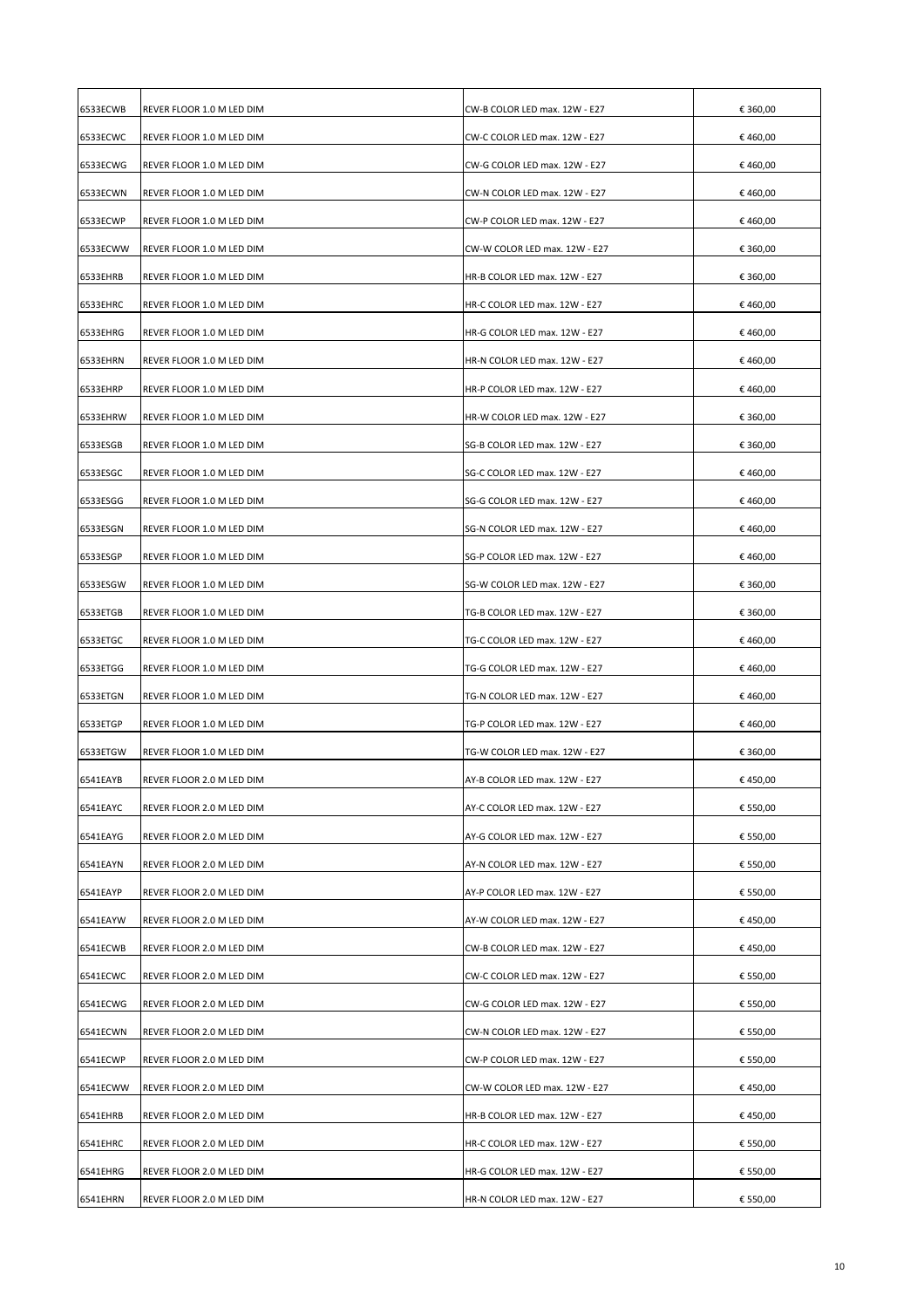| 6541EHRP | REVER FLOOR 2.0 M LED DIM | HR-P COLOR LED max. 12W - E27 | € 550,00 |
|----------|---------------------------|-------------------------------|----------|
| 6541EHRW | REVER FLOOR 2.0 M LED DIM | HR-W COLOR LED max. 12W - E27 | € 450,00 |
| 6541ESGB | REVER FLOOR 2.0 M LED DIM | SG-B COLOR LED max. 12W - E27 | € 450,00 |
| 6541ESGC | REVER FLOOR 2.0 M LED DIM | SG-C COLOR LED max. 12W - E27 | € 550,00 |
| 6541ESGG | REVER FLOOR 2.0 M LED DIM | SG-G COLOR LED max. 12W - E27 | € 550,00 |
| 6541ESGN | REVER FLOOR 2.0 M LED DIM | SG-N COLOR LED max. 12W - E27 | € 550,00 |
| 6541ESGP | REVER FLOOR 2.0 M LED DIM | SG-P COLOR LED max. 12W - E27 | € 550,00 |
| 6541ESGW | REVER FLOOR 2.0 M LED DIM | SG-W COLOR LED max. 12W - E27 | € 450,00 |
| 6541ETGB | REVER FLOOR 2.0 M LED DIM | TG-B COLOR LED max. 12W - E27 | € 450,00 |
| 6541ETGC | REVER FLOOR 2.0 M LED DIM | TG-C COLOR LED max. 12W - E27 | € 550,00 |
| 6541ETGG | REVER FLOOR 2.0 M LED DIM | TG-G COLOR LED max. 12W - E27 | € 550,00 |
| 6541ETGN | REVER FLOOR 2.0 M LED DIM | TG-N COLOR LED max. 12W - E27 | € 550,00 |
| 6541ETGP | REVER FLOOR 2.0 M LED DIM | TG-P COLOR LED max. 12W - E27 | € 550,00 |
| 6541ETGW | REVER FLOOR 2.0 M LED DIM | TG-W COLOR LED max. 12W - E27 | €450,00  |
| 6534EAYB | REVER FLOOR 1.0 L LED DIM | AY-B COLOR LED max. 12W - E27 | € 390,00 |
| 6534EAYC | REVER FLOOR 1.0 L LED DIM | AY-C COLOR LED max. 12W - E27 | € 480,00 |
| 6534EAYG | REVER FLOOR 1.0 L LED DIM | AY-G COLOR LED max. 12W - E27 | €480,00  |
| 6534EAYN | REVER FLOOR 1.0 L LED DIM | AY-N COLOR LED max. 12W - E27 | €480,00  |
| 6534EAYP | REVER FLOOR 1.0 L LED DIM | AY-P COLOR LED max. 12W - E27 | €480,00  |
| 6534EAYW | REVER FLOOR 1.0 L LED DIM | AY-W COLOR LED max. 12W - E27 | € 390,00 |
| 6534ECWB | REVER FLOOR 1.0 L LED DIM | CW-B COLOR LED max. 12W - E27 | € 390,00 |
| 6534ECWC | REVER FLOOR 1.0 L LED DIM | CW-C COLOR LED max. 12W - E27 | € 480,00 |
| 6534ECWG | REVER FLOOR 1.0 L LED DIM | CW-G COLOR LED max. 12W - E27 | €480,00  |
| 6534ECWN | REVER FLOOR 1.0 L LED DIM | CW-N COLOR LED max. 12W - E27 | €480,00  |
| 6534ECWP | REVER FLOOR 1.0 L LED DIM | CW-P COLOR LED max. 12W - E27 | €480,00  |
| 6534ECWW | REVER FLOOR 1.0 L LED DIM | CW-W COLOR LED max. 12W - E27 | € 390,00 |
| 6534EHRB |                           |                               |          |
|          | REVER FLOOR 1.0 L LED DIM | HR-B COLOR LED max. 12W - E27 | € 390,00 |
| 6534EHRC | REVER FLOOR 1.0 L LED DIM | HR-C COLOR LED max. 12W - E27 | €480,00  |
| 6534EHRG | REVER FLOOR 1.0 L LED DIM | HR-G COLOR LED max. 12W - E27 | €480,00  |
| 6534EHRN | REVER FLOOR 1.0 L LED DIM | HR-N COLOR LED max. 12W - E27 | €480,00  |
| 6534EHRP | REVER FLOOR 1.0 L LED DIM | HR-P COLOR LED max. 12W - E27 | €480,00  |
| 6534EHRW | REVER FLOOR 1.0 L LED DIM | HR-W COLOR LED max. 12W - E27 | € 390,00 |
| 6534ESGB | REVER FLOOR 1.0 L LED DIM | SG-B COLOR LED max. 12W - E27 | € 390,00 |
| 6534ESGC | REVER FLOOR 1.0 L LED DIM | SG-C COLOR LED max. 12W - E27 | €480,00  |
| 6534ESGG | REVER FLOOR 1.0 L LED DIM | SG-G COLOR LED max. 12W - E27 | €480,00  |
| 6534ESGN | REVER FLOOR 1.0 L LED DIM | SG-N COLOR LED max. 12W - E27 | €480,00  |
| 6534ESGP | REVER FLOOR 1.0 L LED DIM | SG-P COLOR LED max. 12W - E27 | €480,00  |
| 6534ESGW | REVER FLOOR 1.0 L LED DIM | SG-W COLOR LED max. 12W - E27 | € 390,00 |
| 6534ETGB | REVER FLOOR 1.0 L LED DIM | TG-B COLOR LED max. 12W - E27 | € 390,00 |
| 6534ETGC | REVER FLOOR 1.0 L LED DIM | TG-C COLOR LED max. 12W - E27 | €480,00  |